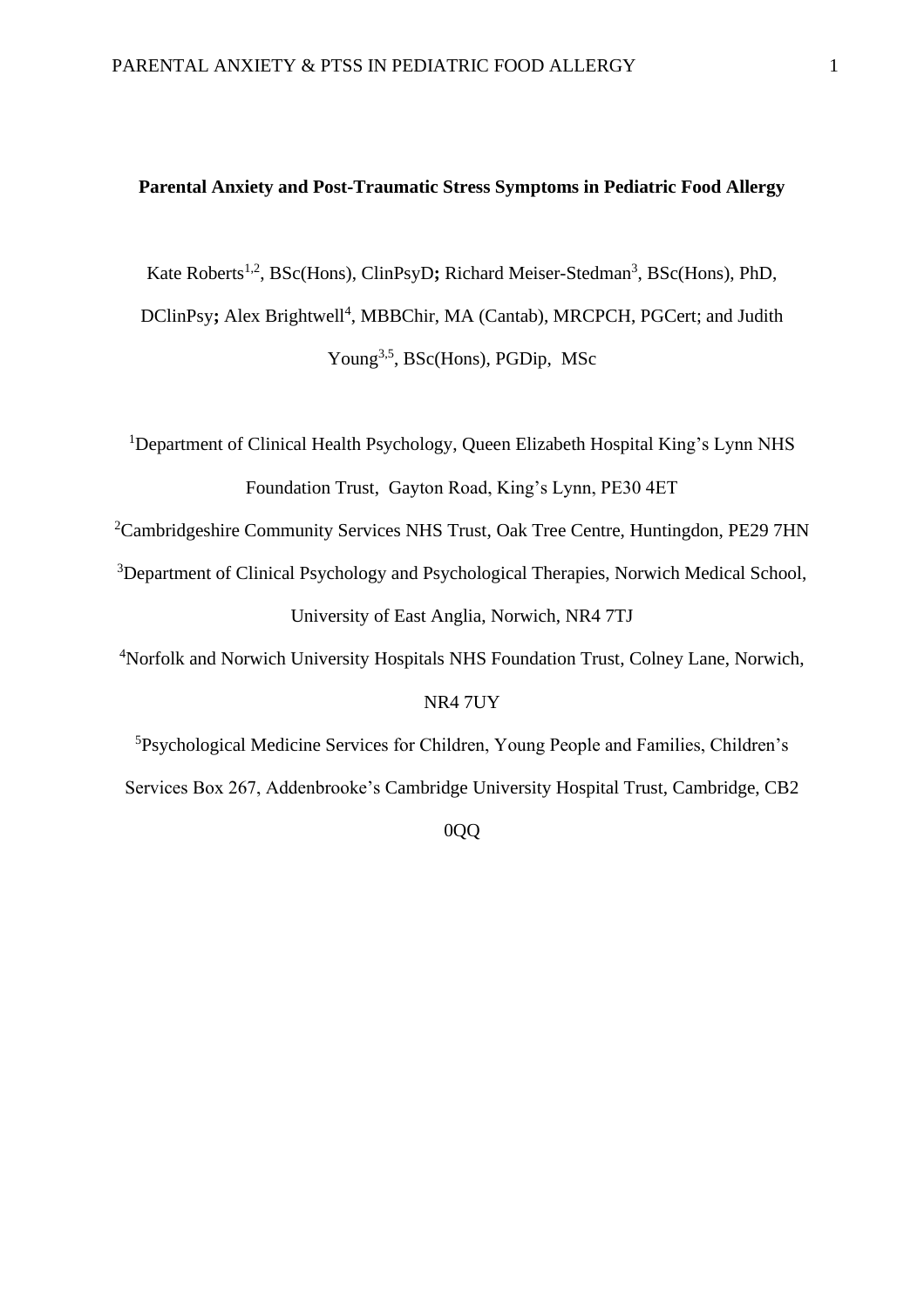#### **Abstract**

**Objective** The purpose of this study was to explore anxiety, worry, and post-traumatic stress symptoms (PTSS) in parents of children with food allergies, and to evaluate whether these three psychological outcomes could be predicted by allergy severity, intolerance of uncertainty, and food allergy self-efficacy. **Methods** Participants were 105 parents who reported their children to have medically diagnosed food allergies. Participants were recruited to a study on parent wellbeing through an allergy clinic and social media advertisements. Participants completed online questionnaires assessing anxiety, worry, PTSS, intolerance of uncertainty, food allergy self-efficacy, and demographic and allergy information. **Results** In this sample, 81.0% of parents reported clinically significant worry, 42.3% met the clinical cut-off for PTSS, and 39.1% reported moderate-extremely severe anxiety. Greater intolerance of uncertainty and lower food allergy self-efficacy were associated with poorer psychological outcomes, with mixed results for allergy severity. However, intolerance of uncertainty was the only variable to consistently account for unique variance within regression models. **Conclusions** This study highlights the need for greater awareness of mental health in parents of children with food allergy. The study also indicates that factors impacting on parents' perception of threat may be most strongly predictive of psychological outcomes, warranting further research. Finally, the study indicates that intolerance of uncertainty may be a promising target for psychological interventions within this population.

*Key words:* food allergy, pediatric, parental anxiety, post-traumatic stress, worry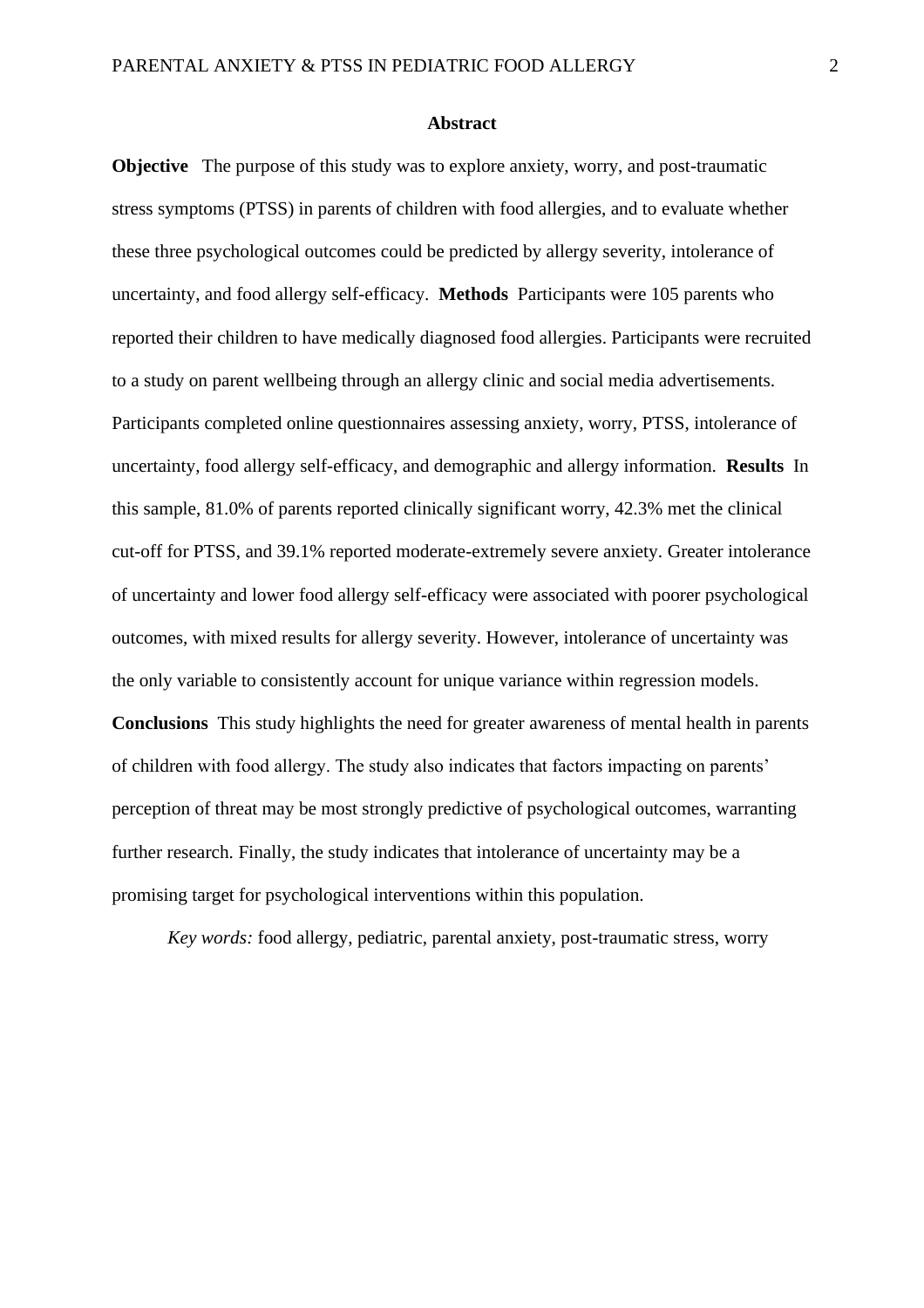Food allergies are a common childhood health condition, with a prevalence of around 6-8% (Luyt et al., 2016). Physical symptoms can include changes to the skin, gastrointestinal and respiratory systems, and in the most severe cases anaphylaxis. Caring for a child with food allergy can be challenging, as even with careful management exposure to allergens can occur (Boyce et al., 2010). Research exploring the psychosocial impact of caring for a child with food allergy has found increased anxiety and stress, particularly in mothers (e.g. Cummings, Knibb, King, & Lucas, 2010; Lau et al., 2014). However, there has been limited research on the nature of anxiety experienced by parents or predictors of psychological wellbeing.

Previous qualitative and case series studies have suggested that parents of children with food allergy may specifically experience increased worry (e.g. Akeson et al., 2007; Sanagavarapu et al., 2016; Knibb, 2015), which may not be captured in past research that has typically used general measures of anxiety. General anxiety measures often assess both somatic anxiety symptoms (more typical in panic; World Health Organisation, 2019) and worry (a primary feature of generalized anxiety disorder, GAD; World Health Organisation, 2019), but are not designed to differentiate between these. Understanding the type of anxiety experienced by parents is important, as it allows the wider adult anxiety literature to be better utilized when designing psychological interventions for this population.

Furthermore, both qualitative research (e.g Akeson et al., 2007; Rouf et al., 2012) and a review of food allergy literature (Kelsay, 2003) have highlighted the need for posttraumatic stress symptoms (PTSS) to be investigated in parents of children with food allergies. Despite this, to the best of the authors' knowledge, no previous research has specifically assessed either worry or PTSS in a larger quantitative study of parents of children with food allergy. The present study therefore considered three psychological outcomes in this population: worry, physiological anxiety symptoms, and PTSS. The study explored three factors that may predict these psychological outcomes. Such research has the potential to aid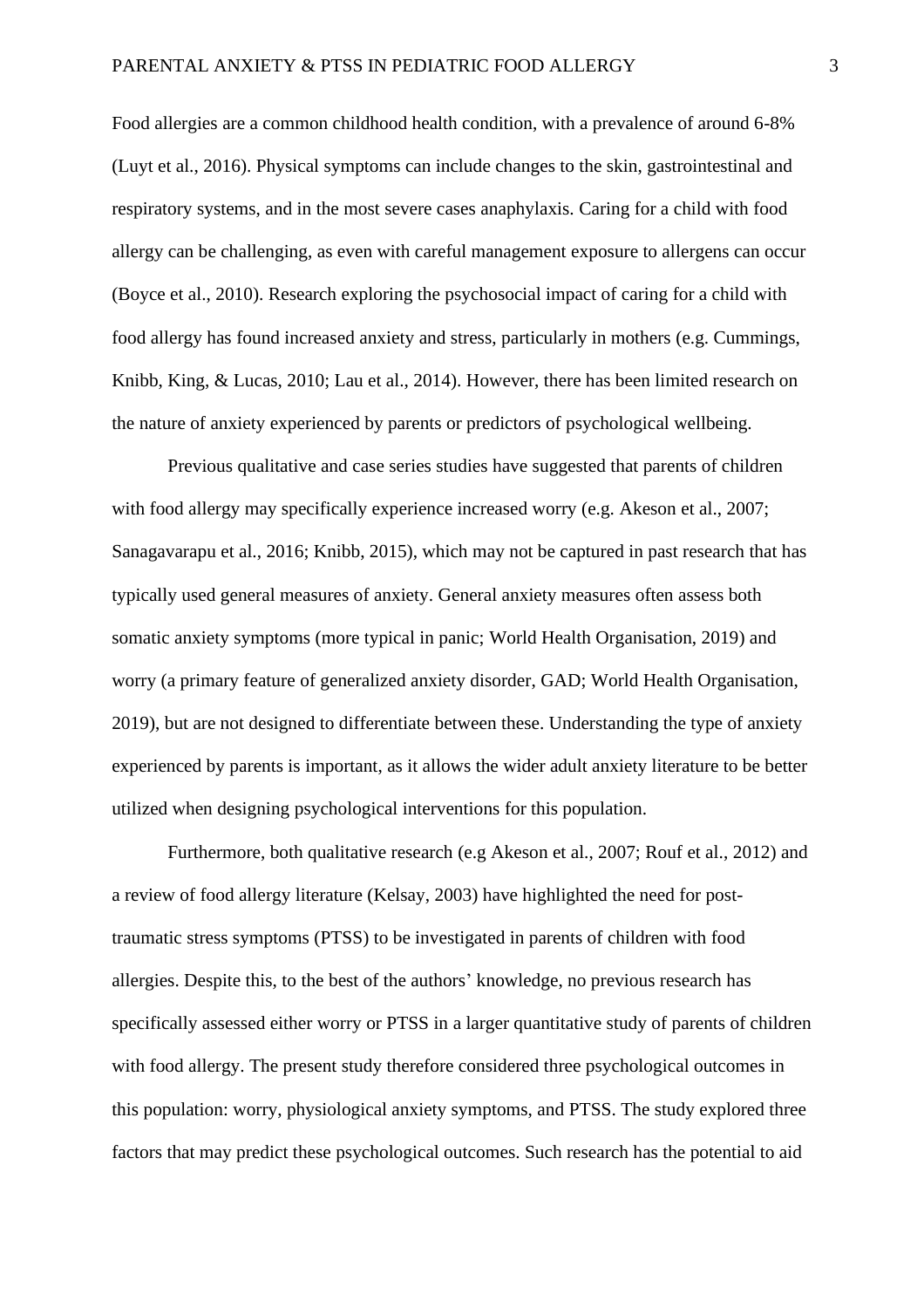the identification of more at risk parents and the development of psychological models and treatments. Selection of predictors was guided by Clark and Beck's (2010) transdiagnostic cognitive model of anxiety. This model incorporates common features across CBT-based anxiety disorder models (including PTSD) and proposes that the nature of the anxietyprovoking event, individuals' perception of an event as threatening, and individuals' perceived capacity to cope are predictors of the experience of anxiety. One exemplar from each of these categories was included in the present study.

Firstly, indicators of food allergy severity were explored, to represent the nature of the anxiety provoking event. Indicators of allergy severity have been included in previous research with inconsistent findings. For example, Cummings, Knibb, Erlewyn-Lajeunesse et al. (2010) found mothers of children at risk of anaphylaxis experienced significantly greater anxiety, whilst Marklund et al. (2006) found the lowest emotional wellbeing in parents of children who primarily experience gastrointestinal symptoms, typically a less severe allergy. PTSS has not previously been researched in parents of children with food allergy; however, medical factors have often been considered in the wider paediatric medical traumatic stress literature. While this research tends to find parent and family factors are stronger predictors of pediatric medical traumatic stress (Price et al., 2016), a recent meta-analysis found illness severity to still be a significant predictor of PTSS in parents of children with chronic illnesses (Pinquart, 2019). Allergy severity indicators were therefore retained in the present study, despite previous mixed findings, as the study explores parental psychological outcomes that have not previously been assessed in food allergy.

Secondly, intolerance of uncertainty was considered, as this may impact on parents' perception of food allergies as threatening. Parents of children with food allergy frequently manage uncertainty relating to their child's health, as illustrated in a qualitative study where parents described anxiety relating to the impossibility of completely controlling their child's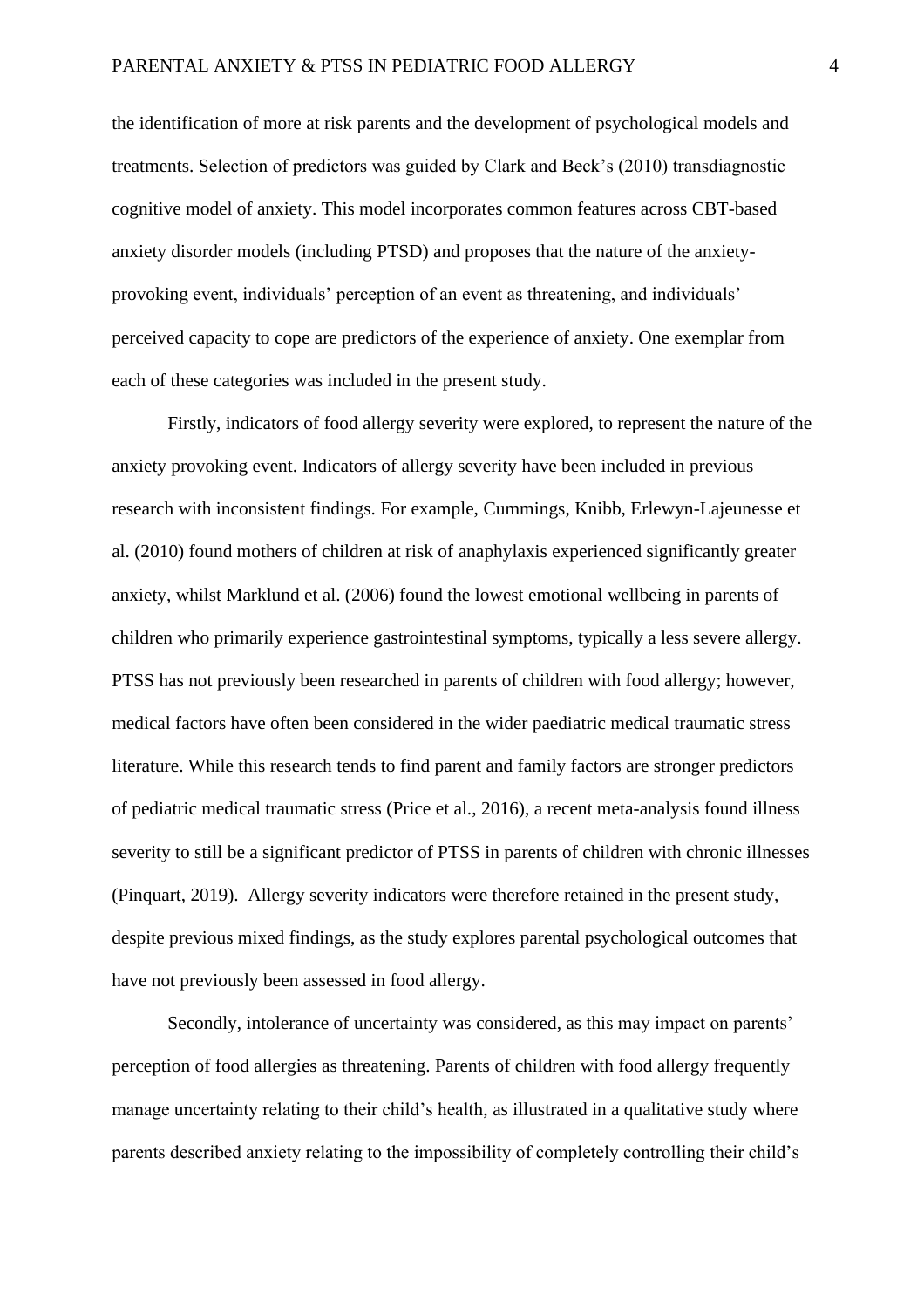exposure to food allergens (Rouf et al., 2012). Within the adult anxiety literature, intolerance of uncertainty has been widely associated with worry (e.g. Dugas et al., 2001), and more recently with both panic (e.g. Shapiro et al., 2020) and PTSS (e.g. Oglesby et al., 2016). Uncertainty is also inherent in many chronic health conditions, with a meta-analysis finding parents who report their child's condition as more uncertain tend to report higher levels of anxiety (Szulczewski et al., 2017). Despite this, parents' tolerance of uncertainty has been less commonly explored within pediatric literature.

Finally, parents' food allergy related self-efficacy was assessed, as this may have an impact on perceived ability to cope, which in turn would be expected to reduce anxiety (Clark & Beck, 2010). It has also been suggested that self-efficacy could contribute to inconsistent results found between allergy severity and anxiety in past research, as parents of children with more severe allergies may receive more medical support or be more likely to develop family management plans (Cummings, Knibb, King, & Lucas, 2010). This may lead to greater confidence in allergy management, in turn reducing anxiety.

In summary, the aim of the study was to address significant gaps in the literature by investigating PTSS and the nature of anxiety experienced by parents of children with food allergy. The study also aimed to contribute to the current understanding of psychological outcomes in this population by exploring three factors that may be related to parents' experience of anxiety, worry and PTSS. It was hypothesised that greater intolerance of uncertainty and lower food allergy self-efficacy would be associated with significantly greater psychological distress (worry, anxiety, and PTSS); these variables were also expected to remain individually significantly predictive within multiple regression models. Given inconsistencies in past research, no hypotheses were made for the relationship between allergy severity indicators and psychological distress.

#### **Method**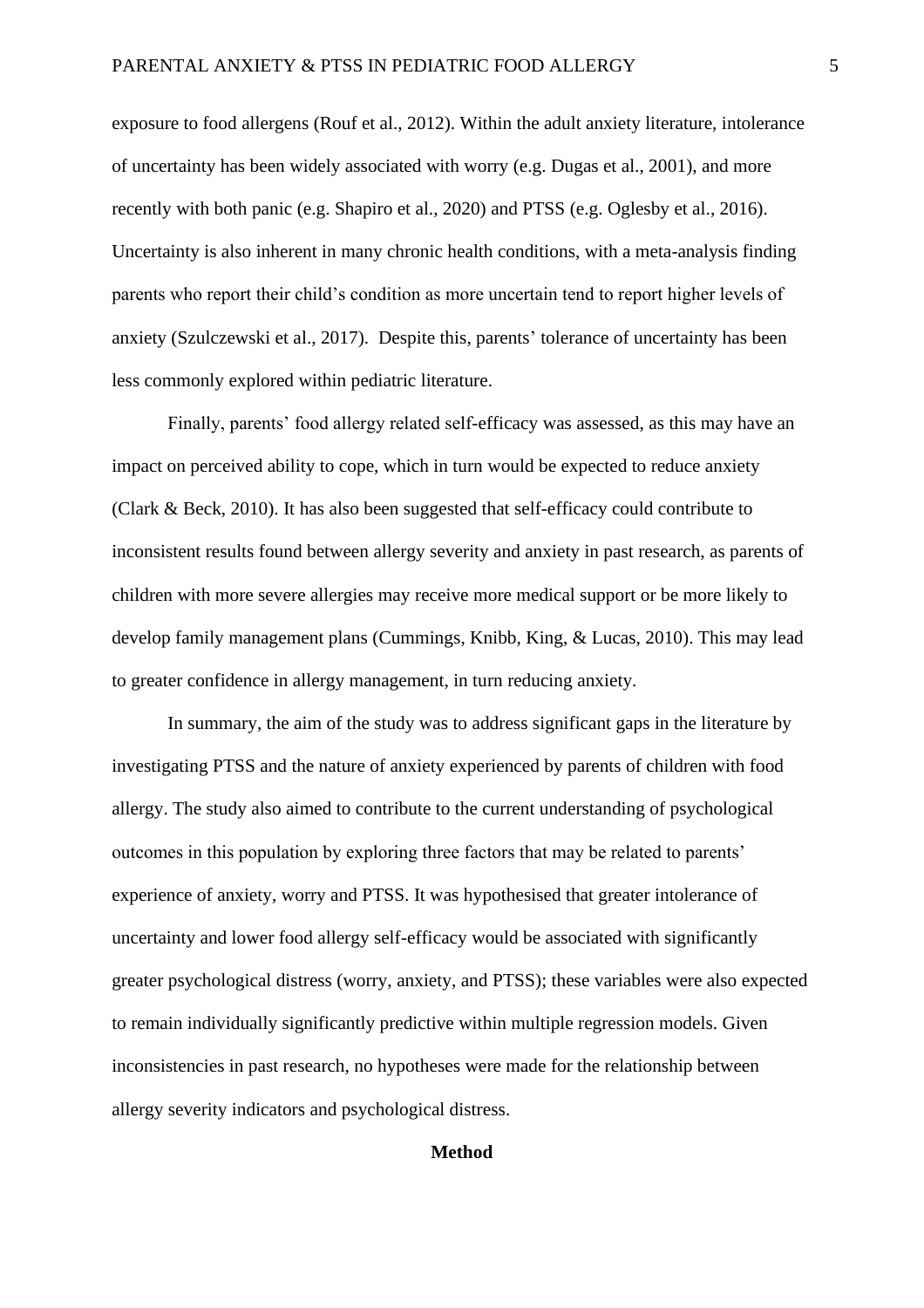#### **Design and Inclusion Criteria**

The study involved an online survey completed at a single time point. Inclusion criteria were having main caring responsibility for a child (age 0-16 years) with a medically diagnosed food allergy, being a resident of the United Kingdom, and having sufficient understanding of English language to be able to complete the questionnaires.

## **Procedure**

Ethical approval for the study was granted by the NRES Committee East of England – Essex. A priori power calculations were conducted using  $G^*$ Power to indicate the sample size needed for linear regression to detect a medium effect, with alpha of .05. This indicated a sample size between 77 (three predictors) and 103 (seven predictors) would be needed to achieve power of 0.80, dependent on the number of allergy severity indicators included in the models.

Potential participants were invited to take part in a study investigating parent wellbeing in pediatric food allergy, with recruitment occurring through both social media advertisements and a pediatric allergy clinic. All participants completed the study online between April and November 2018. Participants recruited through the allergy clinic were given information about the study and completed a consent to contact form, which gave permission to send potential participants two emails with a link to the online survey. Social media advertisements were shared through Twitter and Facebook groups relevant to food allergy in the UK.

At the start of the online survey participants were given study information, asked to provide consent for participation, and informed of sources of further information and support. Participants then completed the questionnaires outlined below. At the end of the study participants were reminded of sources of further support, and had the opportunity to enter a prize draw for one of ten £20 gift vouchers and to request a summary of the study's results.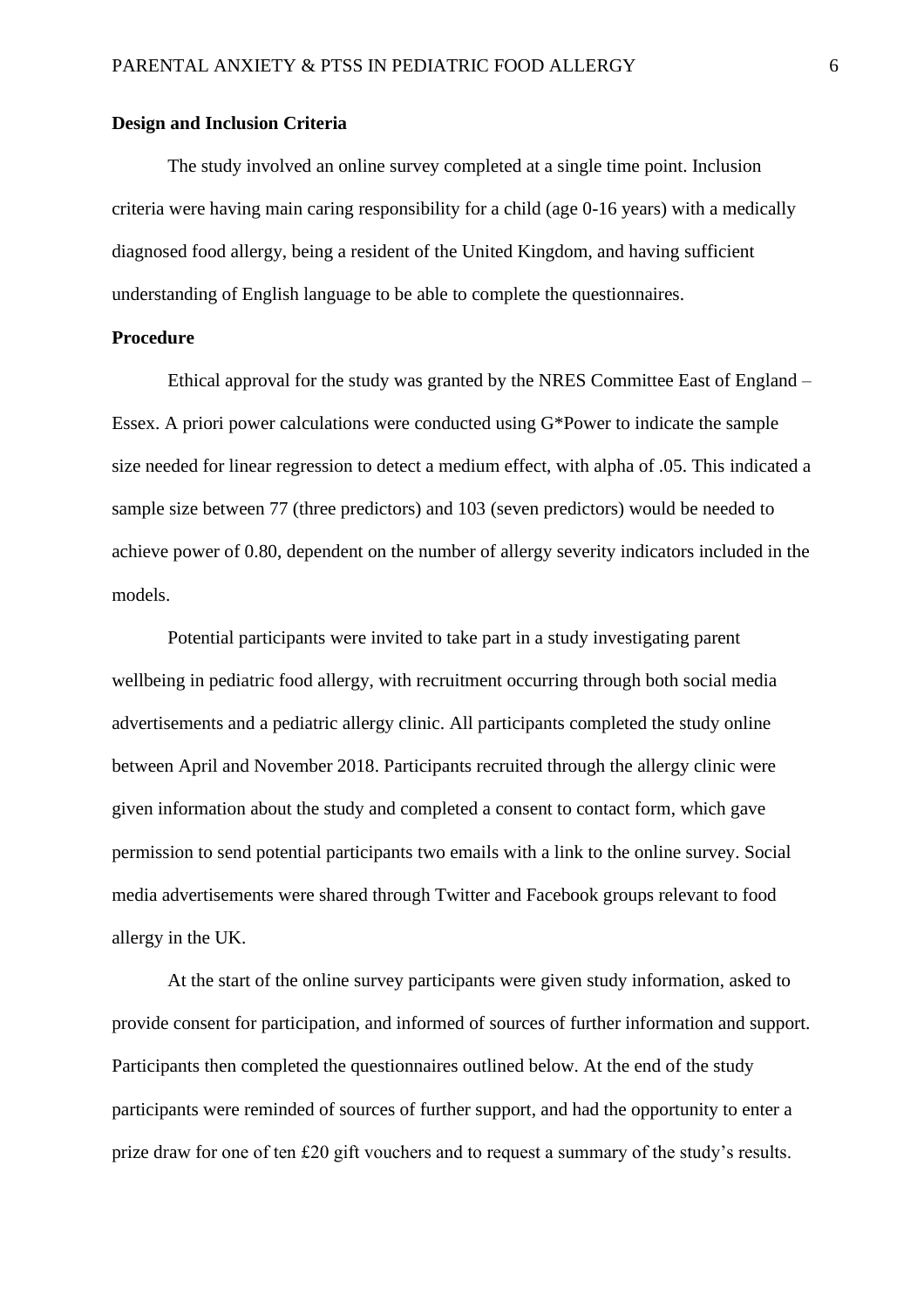#### **Measures**

#### *Demographic and Allergy Questions*

For the purpose of the study a questionnaire was developed to gather information about the participant and their child(ren) with food allergy. For parents, this included their age, gender, whether they had any allergies (food or otherwise), whether anyone else in their close family had a food allergy, and the number of children they had caring responsibility for. Regarding their child(ren), participants were asked their age, gender, allergens, how the allergy was diagnosed, when the diagnosis was made, and symptoms their child(ren) had experienced during an allergic reaction (16 common symptoms were listed with an additional 'other' option). Where participants had more than one child with food allergy, they were asked to complete the questions for each child. The questionnaire also included five questions pertaining to the severity of each child's food allergy: having an adrenaline auto-injector (AAI) prescribed, an AAI having been administered during an allergic reaction, history of anaphylactic reaction, having attended a hospital Emergency Department (ED) with an allergic reaction, and parent reported anaphylaxis symptoms (in line with action plans endorsed by the Royal College of Paediatrics and Child Health and the British Society for Allergy and Clinical Immunology; BSACI, 2013). Anaphylaxis symptoms comprised of seven of the 16 allergy symptoms included in the survey that are considered to be indicators of an anaphylactic reaction (e.g. breathing difficulties, swollen tongue), parents answered 'yes' or 'no' as to whether their child had experienced each symptom during an allergic reaction. The questionnaire was developed based on past research and consultation with allergy clinicians.

#### *Penn State Worry Questionnaire (PSWQ; Meyer et al., 1990)*

The PSWQ is a 16-item measure of worry, scored on a five-point Likert scale from one 'not at all typical of me' to five 'very typical of me'. Total scores range from 16-80 (a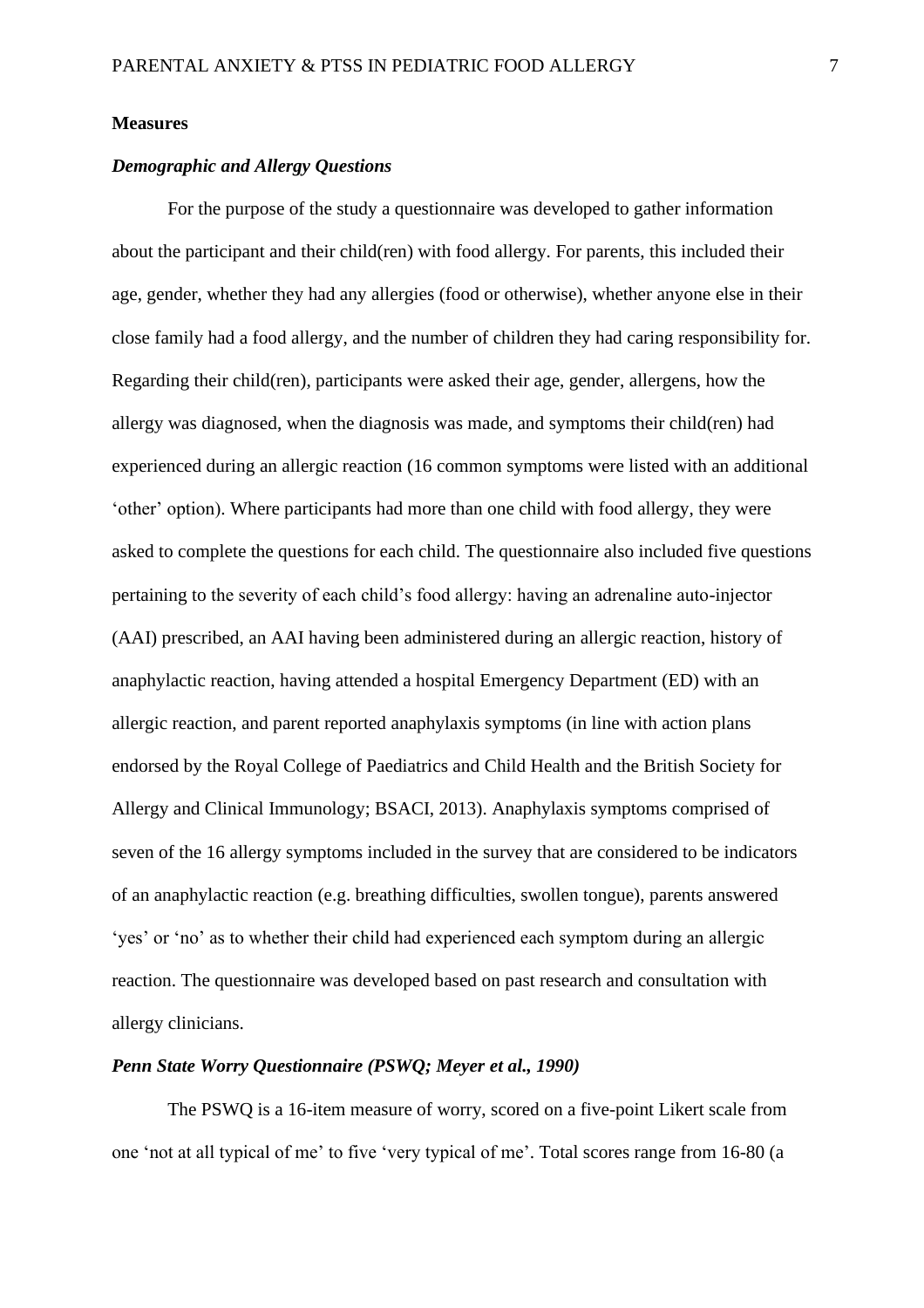higher score indicating greater levels of worry). The PSWQ has been found to have good reliability and validity in general and clinical populations, both for measuring worry as a transdiagnostic construct and for identifying GAD (Meyer et al., 1990; Brown et al., 1992) . As such, the PSWQ has two previously established cut-offs, a score of 45 has been shown to discriminate clinical from non-clinical samples, and a score of 64 to have discriminative validity for GAD compared to other anxiety and mood disorders (Behar et al.,, 2003; Chelminski & Zimmerman, 2003). Within the current study Chronbach's Alpha was 0.92, indicating good reliability.

# *Depression Anxiety Stress Scales 21 (DASS-21) - Anxiety subscale (Lovibond & Lovibond, 1995)*

The DASS-21 anxiety subscale is a seven-item measure of anxiety experienced in the past week, predominantly focused on somatic symptoms. Responses are given on a four-point Likert scale, from zero 'did not apply to me at all' to three 'applied to me very much, or most of the time'. Responses are totaled and doubled, resulting in a score from 0-42 with a higher score indicating greater anxiety. Based on a general population sample, five categories of scores have been developed to indicate increasing severity (Lovibond & Lovibond, 1995). In a large general population sample (Henry & Crawford, 2005), the DASS-21 anxiety subscale has been found to have good reliability and convergent validity with the anxiety subscale of the Hospital Anxiety and Depression Scale (HADS; Zigmond & Snaith, 1983). Within the current study Chronbach's Alpha was 0.89, indicating good reliability.

#### *Impact of Events Scale – Revised (IES-R; Weiss & Marmar, 1997)*

The IES-R is a 22-item measure of trauma symptoms experienced over the past seven days, with responses scored on a five-point Likert scale, from zero 'not at all' to four 'extremely'. Scores vary from 0-88 with a higher score indicating more trauma symptoms. A score of 33 or more has been suggested to have the best diagnostic accuracy for PTSD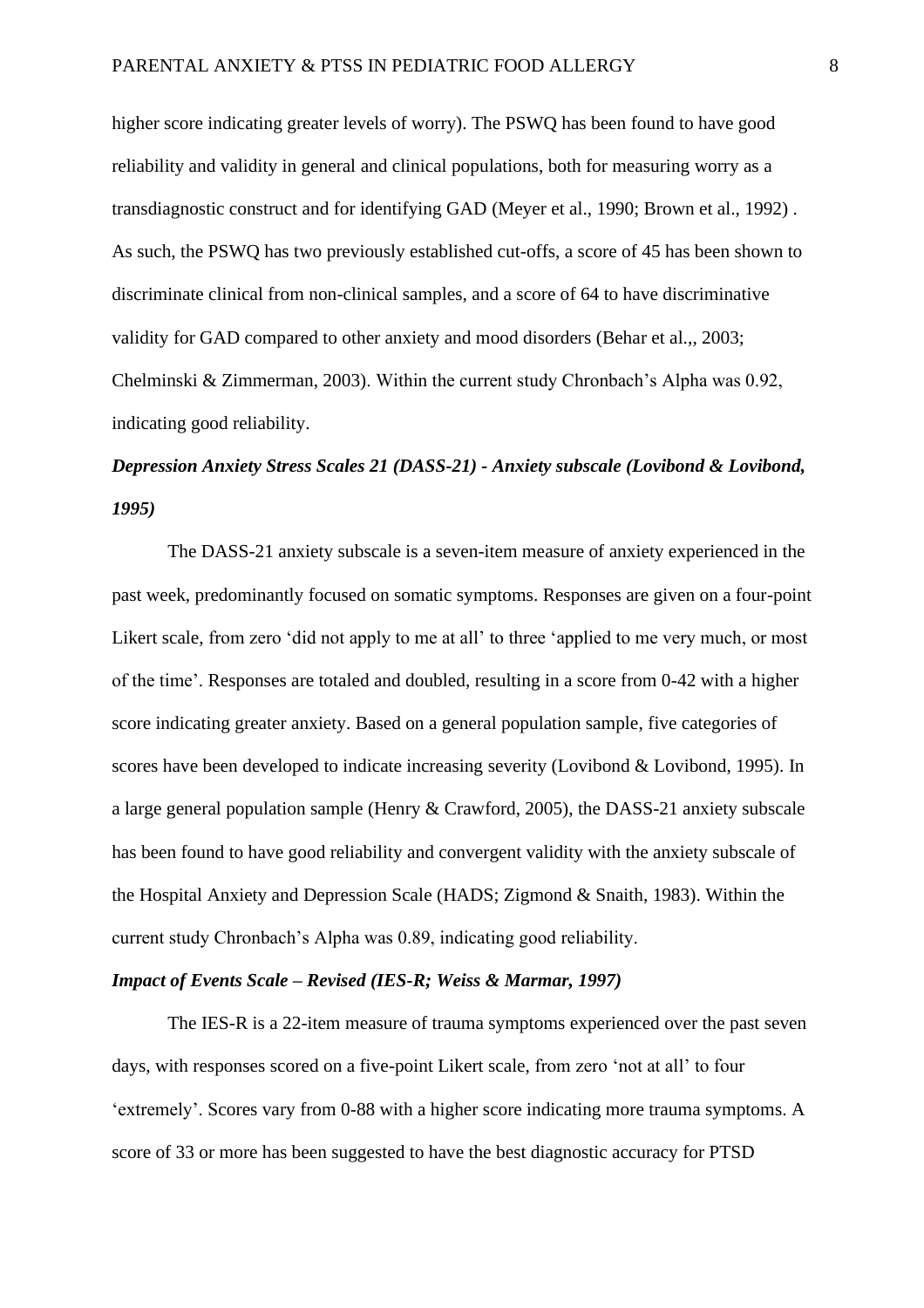(Creamer et al., 2003); however, a score of 24 or more has been suggested as indicative of clinically significant PTSS (Asukai et al., 2002). Participants were asked to complete the IES-R in reference to the most stressful experience they could recall related to their child's allergy, and were asked to briefly indicate what this event was and when it occurred. The IES-R has been found to have good reliability (Weiss & Marmar, 1997), and has been used in much research exploring PTSS in parents of children with health conditions, including asthma (Kean et al., 2006). Reliability in the present study population was good, Chronbach's alpha  $= 0.96$ .

#### *Intolerance of Uncertainty Scale – Short Form (IUS-S; Carleton et al., 2007)*

The IUS-S is a 12-item measure of an individual's attitudes towards uncertainty. The IUS-S is scored on a five-point Likert scale, from one 'not at all characteristic of me' to five 'entirely characteristic of me', with total scores ranging from 12-60, higher scores indicating less tolerance of uncertainty. The IUS-S has good reliability and validity in clinical and nonclinical samples (e.g. Khawaja & Yu, 2010). Within the current study Chronbach's alpha = 0.93, indicating good reliability.

#### *Food Allergy Self-Efficacy Scale for Parents (FASE-P; Knibb et al., 2015)*

The FASE-P is a 21-item scale designed to measure parents' confidence in managing their child's food allergy. Each item is rated from zero 'cannot do at all' to 100 'highly certain can do', an average confidence rating is then calculated, with a higher score indicating greater confidence in allergy management. A score under 70 indicates further support with allergy management is needed. An online survey of parents of children with food allergy found the scale to have good reliability and construct validity (Knibb et al., 2015). Within the current study Chronbach's alpha = 0.90, indicating good reliability.

#### **Participants**

#### *Parents*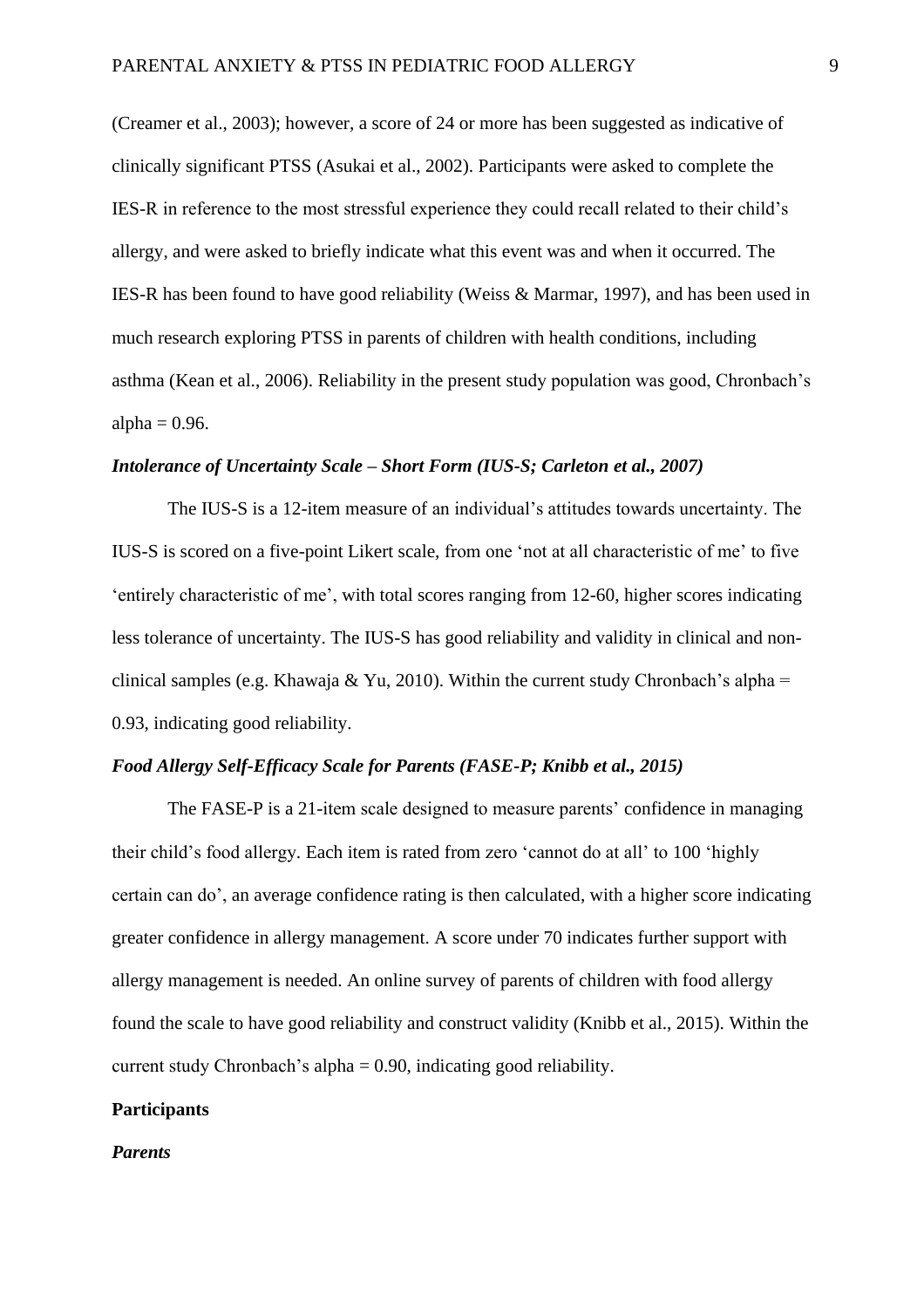Participants were 106 parents who reported having a child(ren) with medically diagnosed food allergy. However, one parent was excluded from the analyses as no psychological outcome measures were completed. The age of the remaining 105 participants (102 mothers, 3 fathers) ranged from 23-55 years ( $M = 38.96$ ,  $SD = 6.53$ ). Seventeen participants (16.2%) had more than one child with a medically diagnosed food allergy, of whom 16 had two children with food allergy and one had three children with food allergies. Ten participants (9.5%) also had a food allergy themselves.

Participants predominantly found out about the study through social media advertisements (88.6%), with 7.6% recruited through allergy clinic and 2.9% hearing about the study through other means (word of mouth and allergy charities). Eight out of 13 parents who gave consent to contact in allergy clinic took part.

#### *Children*

The 123 children with food allergies reported on by parents were 67 boys and 55 girls (1 gender not reported), aged from 6-months to 16 years 10 months ( $M = 6.13$  years,  $SD =$ 4.23). The most commonly reported food allergens were peanuts (56.1%), milk (55.3%), and egg (51.2%), for all allergens see Supplementary Material 1 (S1). The total number of different foods participants' children were allergic to ranged from 1-15 ( $M = 4.07$ ,  $SD =$ 3.05). All parents reported that their child's food allergies had been medically diagnosed, mainly by specialist allergy clinics (79.7%,  $N = 98$ ), but also GPs (7.3%,  $N = 9$ ), and other healthcare professionals including paramedics, dieticians, gastroenterologists, private consultants, general pediatricians, and dermatologists  $(13.0\%$ ,  $N = 16)$ . The method of diagnosis reported included skin prick testing (74.0%), medical history (56.1%), blood tests (42.3%), and other (primarily food challenges or elimination diets; 11.4%). Adrenaline autoinjectors (AAIs) had been prescribed for  $67.5\%$  of children ( $N = 83$ ). Sixty children (48.8%) had been taken to ED because of an allergic reaction, with 50.4% reported to have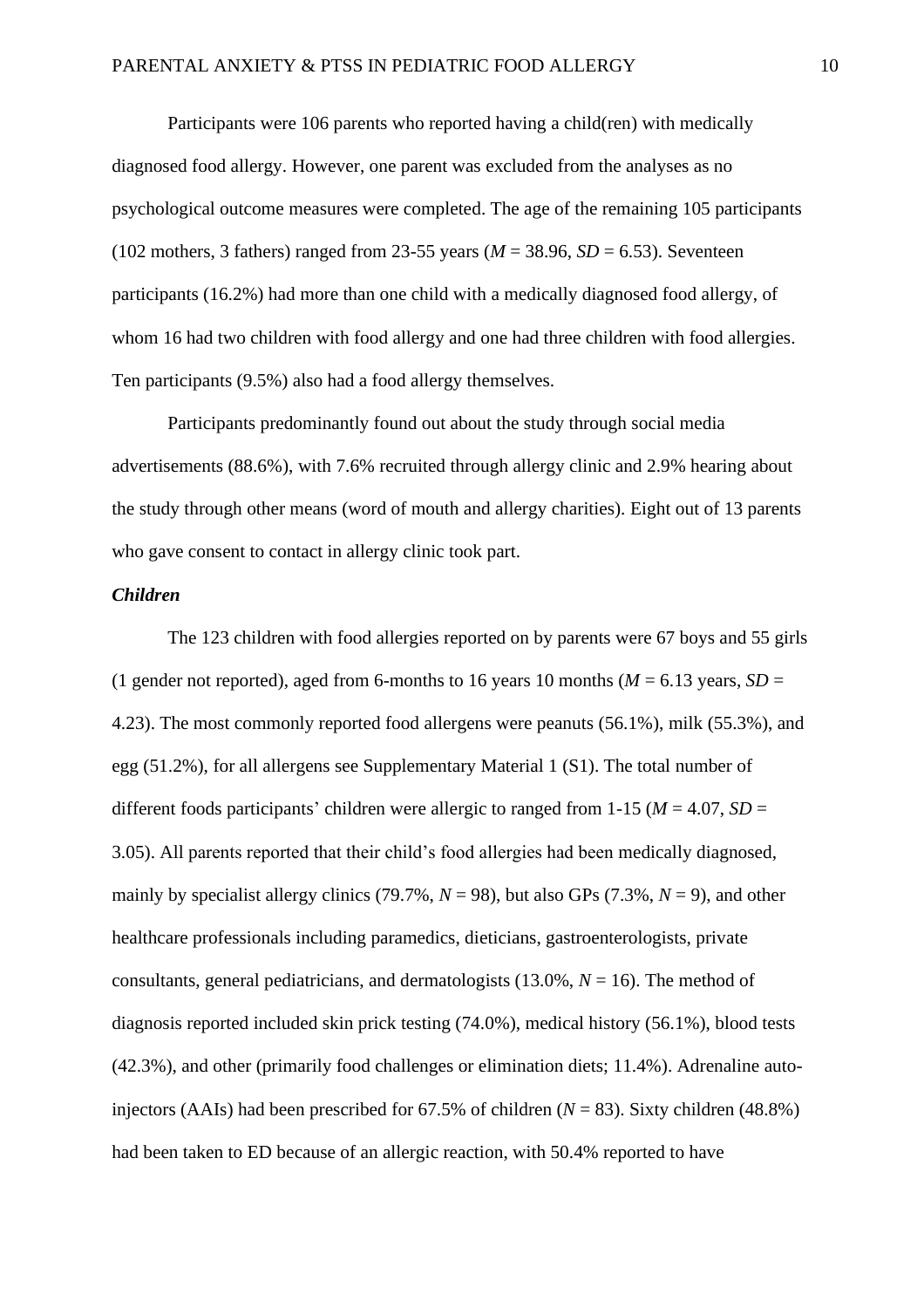experienced at least one anaphylactic reaction. Symptoms parents reported their children experiencing during an allergic reaction are displayed in S1.

#### **Data Treatment**

Where parents had more than one child with food allergy, the five dichotomous allergy severity indicators were included as 'yes' if at least one child met the criteria. An approximate median split was used to dichotomise anaphylaxis symptoms, resulting in a cutoff of having at least one child with at least three anaphylaxis symptoms.

One participant was excluded from the PTSS analyses, as they reported on a non-food allergy related event. For the PSWQ, IES-R and DASS-21, individual mean substitution was used up to a maximum of 30% of missing items (Roth et al., 1999). Less than 1% of data was replaced using this approach. There was no missing data for the IUS-S or FASE-P.

#### **Data Analysis**

Data analysis was conducted using IBM SPSS Statistics v25. Firstly, for the five dichotomous allergy severity indicators, differences in the three psychological outcomes were assessed using t-tests or non-parametric alternatives. To account for multiple testing, a Holm (1979) correction was applied to these analyses . Correlation coefficients were calculated to assess whether intolerance of uncertainty and food allergy self-efficacy were significantly associated with the three psychological outcomes. Finally, regression analyses were run for each of the three psychological outcomes including all significant predictor variables. For worry, assumptions of multiple linear regression were adequately met. For anxiety, the DASS-21 anxiety subscale was heavily positively skewed (in line with general population norms; Henry & Crawford, 2005). A square root transformation was therefore applied to the DASS-21 before running linear regression to resolve problems with heteroscedasticity and the distribution of standardized residuals (Manikandan, 2010). For PTSS, the IES-R showed a bimodal distribution with the dip in the distribution approximately coinciding with the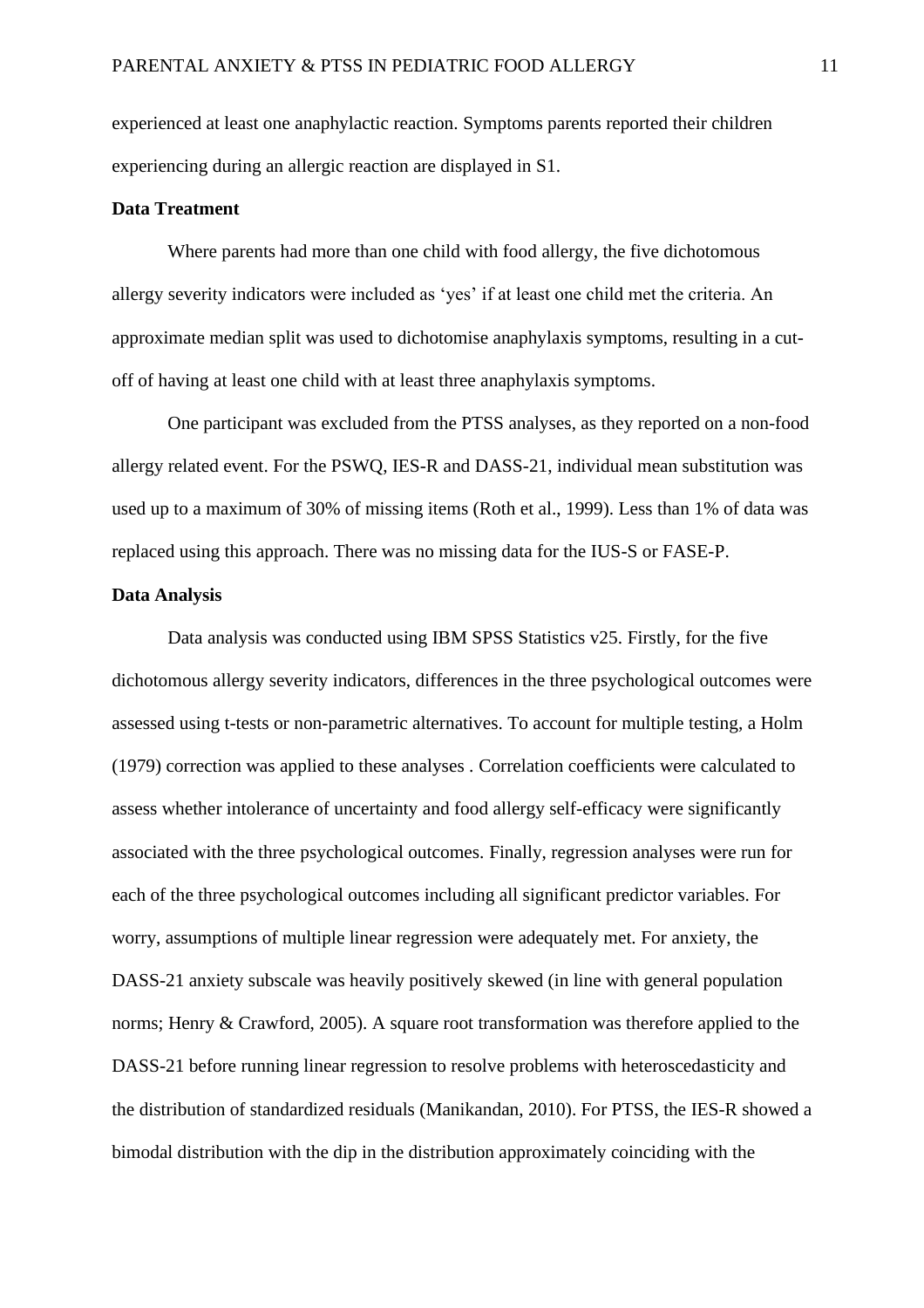clinical cut-off score of 24. As such, a logistic regression using this cut-off was thought to better represent the data. Due to the small number of fathers who completed the study, it was not possible to examine fathers responses separately,, regression analyses were therefore rerun excluding male participants, and controlling for maternal age.

#### **Results**

#### **Levels of Worry, Anxiety and PTSS in Our Sample**

For worry (measured using the PSWQ), the mean score was  $56.77$  (*SD* = 12.69), 85 participants (81.0%) scored over the cut-off of 45 (found to distinguish clinical to nonclinical samples), and 37 participants (35.2%) scored above 64 (found to have good discriminatory validity for generalized anxiety disorder). On the DASS-21 Anxiety Subscale, the mean score was  $9.42$  (*SD* = 9.54), 46.7% showed 'normal' levels of anxiety, 14.3% 'mild', 14.3% 'moderate', 8.6% 'severe', and 16.2% 'extremely severe'. For PTSS (measured using the IES-R), the mean score was  $22.28$  (*SD* =  $20.34$ ), 44 parents (42.3%) scored above 24 (the recommended cut-off for clinically significant PTSS), with  $33.7\%$  ( $N =$ 35) scoring over 33, the suggested clinical cut-off for PTSD. The stressful events reported by parents for the IES-R included witnessing anaphylactic reactions in their child (51.0%), witnessing non-anaphylactic allergic reactions in their child (39.4%), and other events (9.6%) such as finding out their child was exposed to allergens. For parents who reported clinically significant PTSS, time since the traumatic event varied from less than one week to ten years, with a median of 11 months. The mean score for intolerance of uncertainty was  $34.30$  (SD = 10.66), and for food allergy self-efficacy was  $72.11$  (SD = 14.10).

#### **Are Allergy Severity Indicators Associated with Parental Worry, Anxiety, and PTSS?**

Differences in worry, anxiety, and trauma symptoms between food allergy severity groups are shown in Table 1. Parents who reported at least one of their children had experienced at least three anaphylaxis symptoms reported significantly greater worry,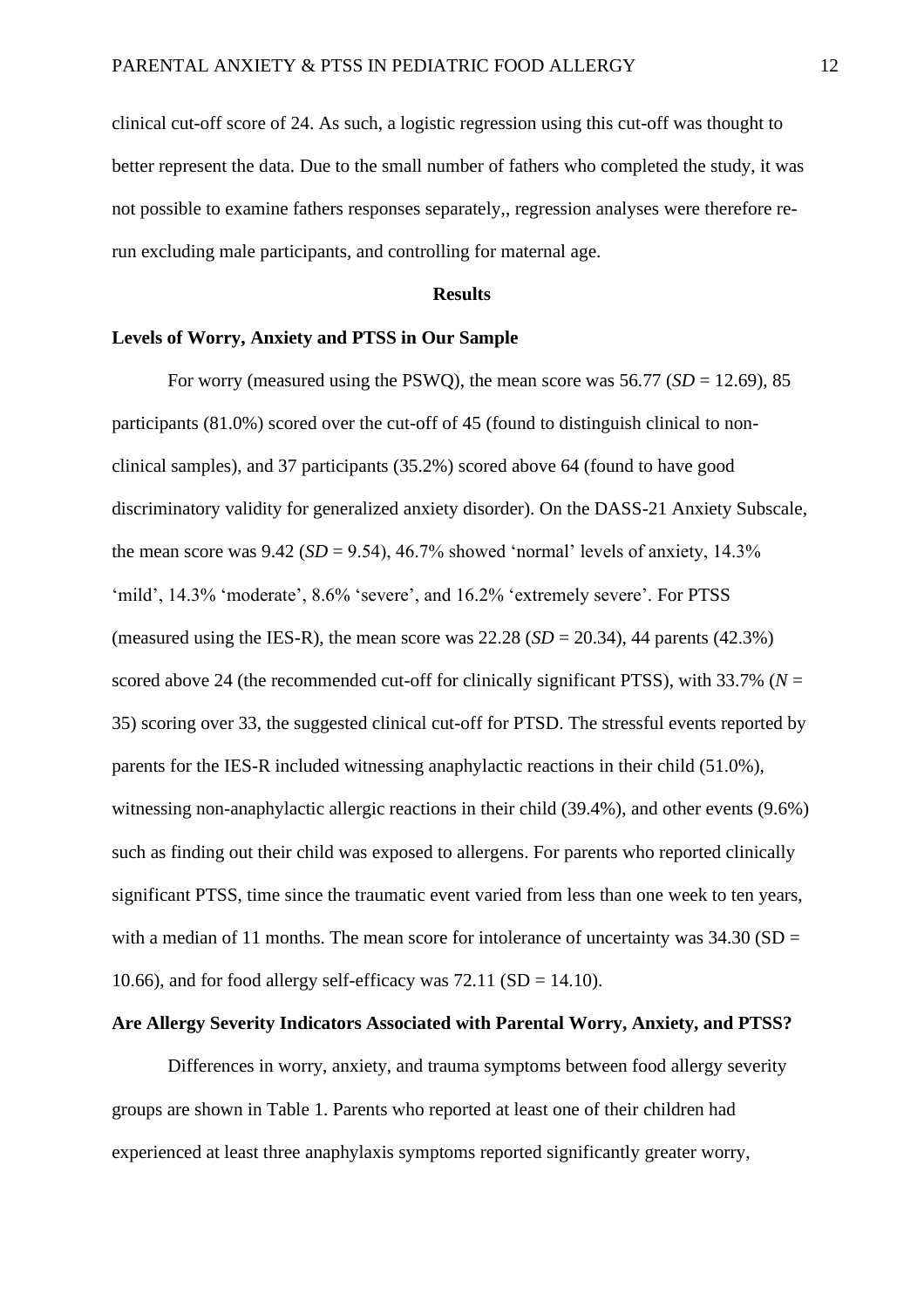anxiety, and PTSS than parents that reported their children to have experienced less than three anaphylaxis symptoms. Parents who reported their child(ren) to have had an AAI administered at least once during an allergic reaction reported significantly greater worry and PTSS than parents of children who had not had an AAI administered. Finally, parents whose child(ren) had attended ED at least once for an allergic reaction reported significantly higher PTSS than those who had not attended ED. However, following a Holm (1979) correction to account for multiple testing, the only difference that remained statistically significant was the difference in PTSS for whether or not parents' children had an AAI administered. Therefore only this indicator of allergy severity was included in logistic regression predicting PTSS. [Table 1]

# **Are Greater Intolerance of Uncertainty and Lower Food Allergy Self-Efficacy Associated with Greater Parental Worry, Anxiety, and PTSS?**

As predicted, greater intolerance of uncertainty and lower food allergy self-efficacy were significantly correlated with worry, anxiety and PTSS (Table 2).

[Table 2]

## **Regression Models of Parental Psychological Distress** *Worry*

Multiple linear regression was used to predict parental worry (PSWQ score), with the variables food allergy self-efficacy (FASE-P) and intolerance of uncertainty (IUS-S). The model was significantly predicative of parental worry,  $F(2,102) = 40.93$ ,  $p < .001$ , explaining 44.5% of variance in worry scores. Within this model, intolerance of uncertainty was individually significantly predictive ( $\beta$  = .70,  $p$  < .001), but food allergy self-efficacy was not  $(\beta = .08, p = .347)$ . This pattern of results was maintained when excluding fathers from the analysis and controlling for maternal age.

#### *Anxiety*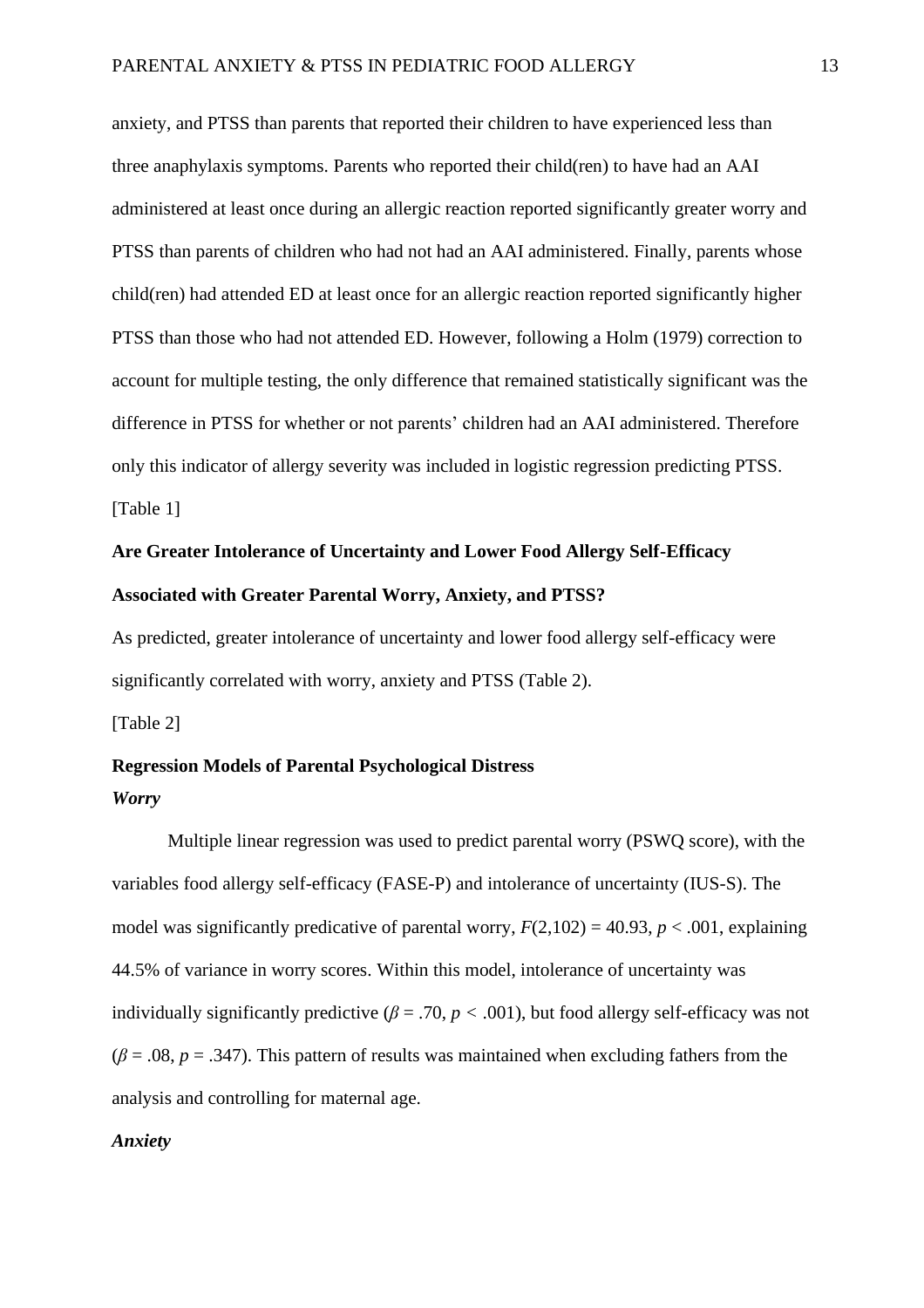Multiple linear regression was used to predict anxiety (DASS-21 anxiety subscale with a square root transformation applied), with the predictor variables food allergy selfefficacy and intolerance of uncertainty. The model was significantly predictive of anxiety,  $F(2,102) = 13.98$ ,  $p < .001$ , explaining 21.5% of variance in anxiety scores. Within this model, intolerance of uncertainty was individually significantly predictive ( $\beta$  = .44,  $p$  < .001), but food allergy self-efficacy was not ( $\beta$  = -0.05,  $p$  = .610). This pattern of results was maintained when excluding fathers from the analysis and controlling for maternal age.

#### *PTSS*

Binary logistic regression to predict whether parents experienced clinically significant PTSS symptoms (i.e. IES-R above 24), found a model including only an AAI having been administered led to a significant improvement in the classification of clinical cases,  $\chi^2(1)$  = 12.53,  $p < .001$ . However, when intolerance of uncertainty and food allergy self-efficacy were added to the regression model, there was a significant improvement in the number of participants correctly classified,  $\chi^2(3) = 31.24$ ,  $p < .001$ , and a Hosmer and Lemeshow test indicated the model was a good fit of the data,  $\chi^2(8) = 8.29$ ,  $p = .406$ , Nagelkerke  $R^2 = 0.35$ . Within this model an AAI having been administered and intolerance of uncertainty were individually significantly predictive of PTSS, but food allergy self-efficacy was not (Table 3). The model correctly classified 76.9% of participants. This pattern of results was maintained when removing fathers from the analysis, and controlling for maternal age. [Table 3]

#### **Discussion**

In the present sample, a large proportion of parents of children with food allergy reported clinically significant worry, anxiety, and/or PTSS. As predicted, within regression analyses, greater intolerance of uncertainty was a consistent significant predictor of worry, anxiety, and PTSS. In contrast, whilst food allergy self-efficacy was significantly negatively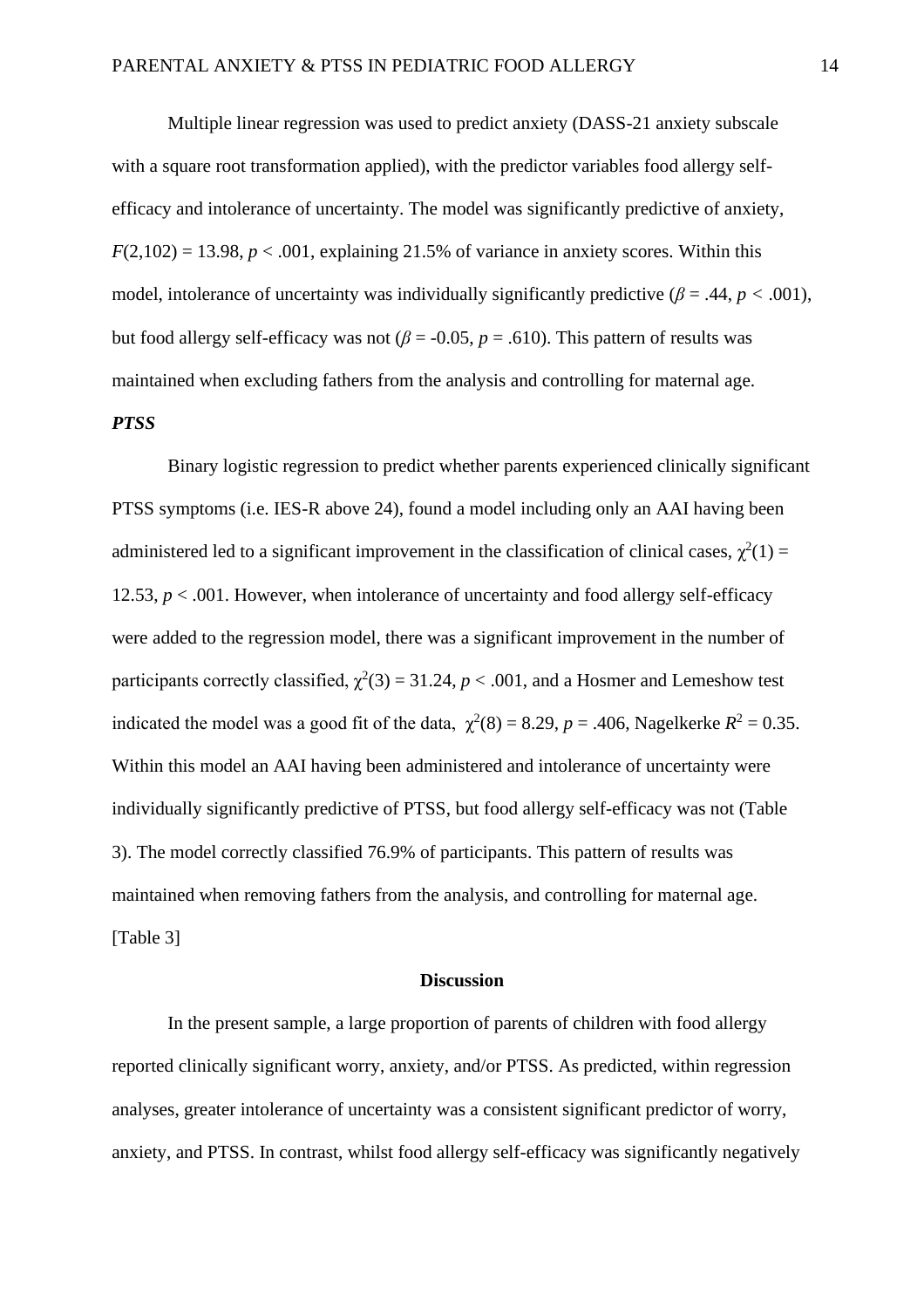correlated with all three mental health outcome measures, it did not remain significant in any of the planned regression analyses. Finally, mixed results were found for the relationship between allergy severity and parent mental health.

These findings supplement previous qualitative studies that have indicated worry (e.g. Akeson et al., 2007; Sanagavarapu et al., 2016) and trauma symptoms (e.g. Akeson et al., 2007; Rouf et al., 2012) in parents of children with food allergy. Whilst it is not possible to draw conclusion on prevalence, given the possible biases in our sample, it is interesting to note that clinically significant levels of PTSS were also observed in 42.3% of participants. This is similar to the rate of PTSS observed in a pilot study of children with food allergy (36%; Weiss & Marsac, 2016). In the present study, PTSS was observed in parents of children with both life-threatening and milder allergies. Furthermore, the disparity between the rates of clinically significant anxiety (39.0%) and worry (81.0%) found in the study highlight the benefit of considering different types of anxiety rather than exploring anxiety as a unitary construct. This suggests that parents may be more likely to experience persisting anxious cognitions than acute somatic symptoms. Clinically, this may indicate that drawing on generalized anxiety disorder literature may be helpful when planning psychological interventions.

The strong relationship found between intolerance of uncertainty and mental health outcomes  $(r = 0.45 - 0.66)$  is congruent with the high rates of worry in the sample, a presentation where intolerance of uncertainty has been suggested to play a central role (Dugas et al., 2001). This finding is also in keeping with qualitative parent reports (e.g. Rouf et al., 2012) and the nature of food allergy, due to the impossibility of guaranteeing nonexposure to allergens. However, contrary to anxiety models (Clark & Beck, 2010), and suggestions in past research (e.g. Quach & John, 2018), food allergy self-efficacy was not a significant predictor in any of the regression analyses. This may be partially explained by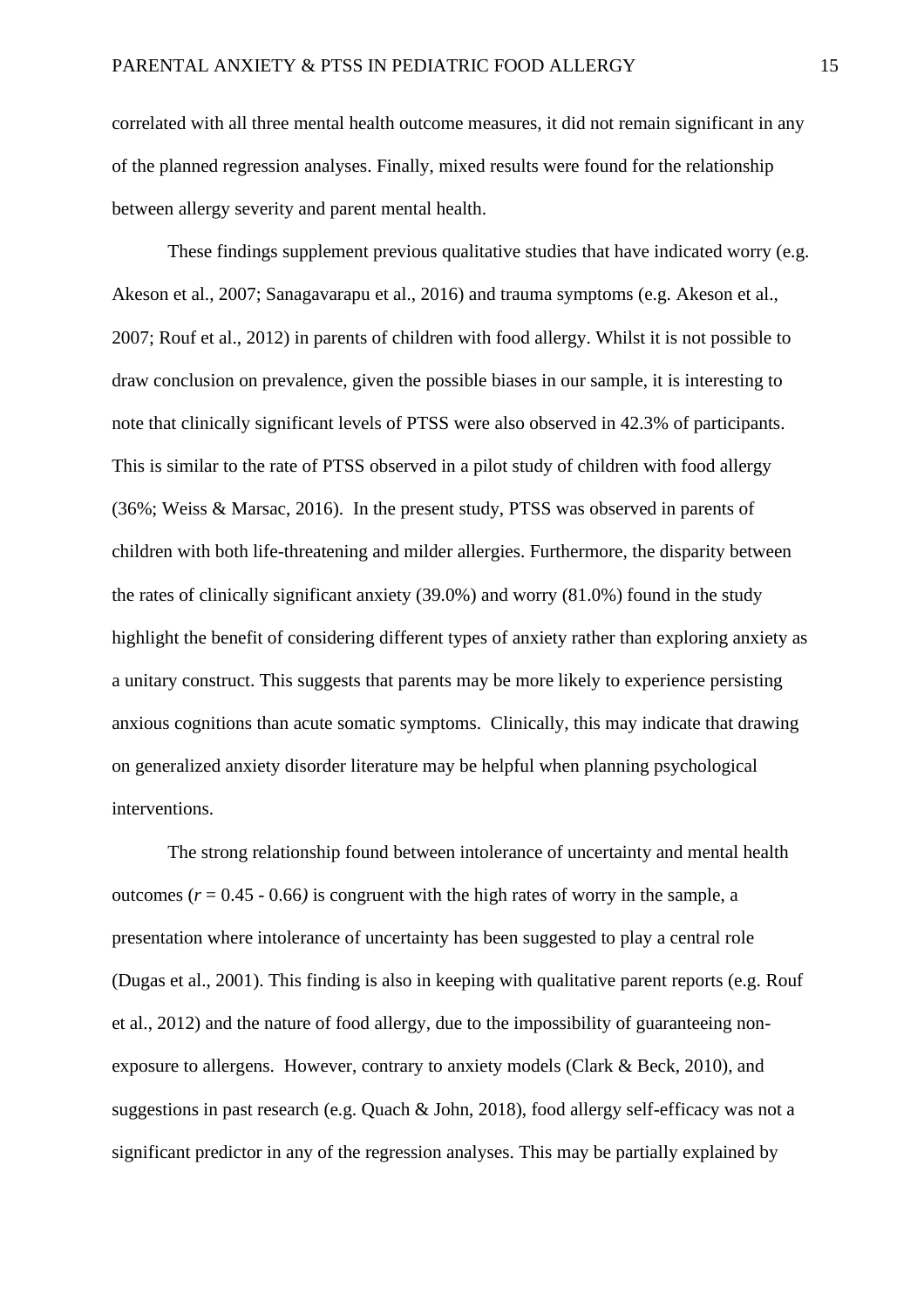shared variance with intolerance of uncertainty, due to the moderate negative correlation between these variables (i.e. parents who were more intolerant of uncertainty reported significantly lower confidence in allergy management). It may be that intolerance of uncertainty is a barrier to increasing parents' confidence, or that parents' perception of threat may be too great to be counteracted by their confidence in allergy management. This is an important clinical finding, as whilst confidence is important for medical management, the present study indicates psychological interventions may be more effective if they focus on factors that impact on parents' threat perception (e.g. intolerance of uncertainty).

Mixed results for allergy severity are also in keeping with previous literature (e.g. Cummings, Knibb, Erlewyn-Lajeunesse et al., 2010; Marklund et al., 2006). These inconsistencies may be compounded due to the absence of a single reliable method to quantify allergy severity. Given the early stage of research in the field, the present study managed this by including multiple indicators of severity, but this introduces difficulties associated with multiple testing. It may be beneficial for future research to formulate hypotheses based on specific allergy related symptoms and events, rather than assessing severity more broadly. For example, this study raised a novel finding regarding parents who reported their child to have had an AAI administered, who were around seven times more likely to report clinically significant PTSS ( $OR = 7.41$ ). Whilst an AAI having been administered has been discussed in some previous research (e.g. Ogg et al., 2017; Williams et al., 2009), it has been considered less frequently than an AAI having been prescribed, particularly in relation to anxiety. In the wider pediatric psychology literature, parents of children with Type I diabetes have reported giving injections to be the second most distressing diabetes related event, with the most distressing being having their child rushed to hospital (Horsch et al., 2007). Given AAI administration involves giving an injection during a potentially life-threating reaction, likely to lead to an ED admission, it is in keeping with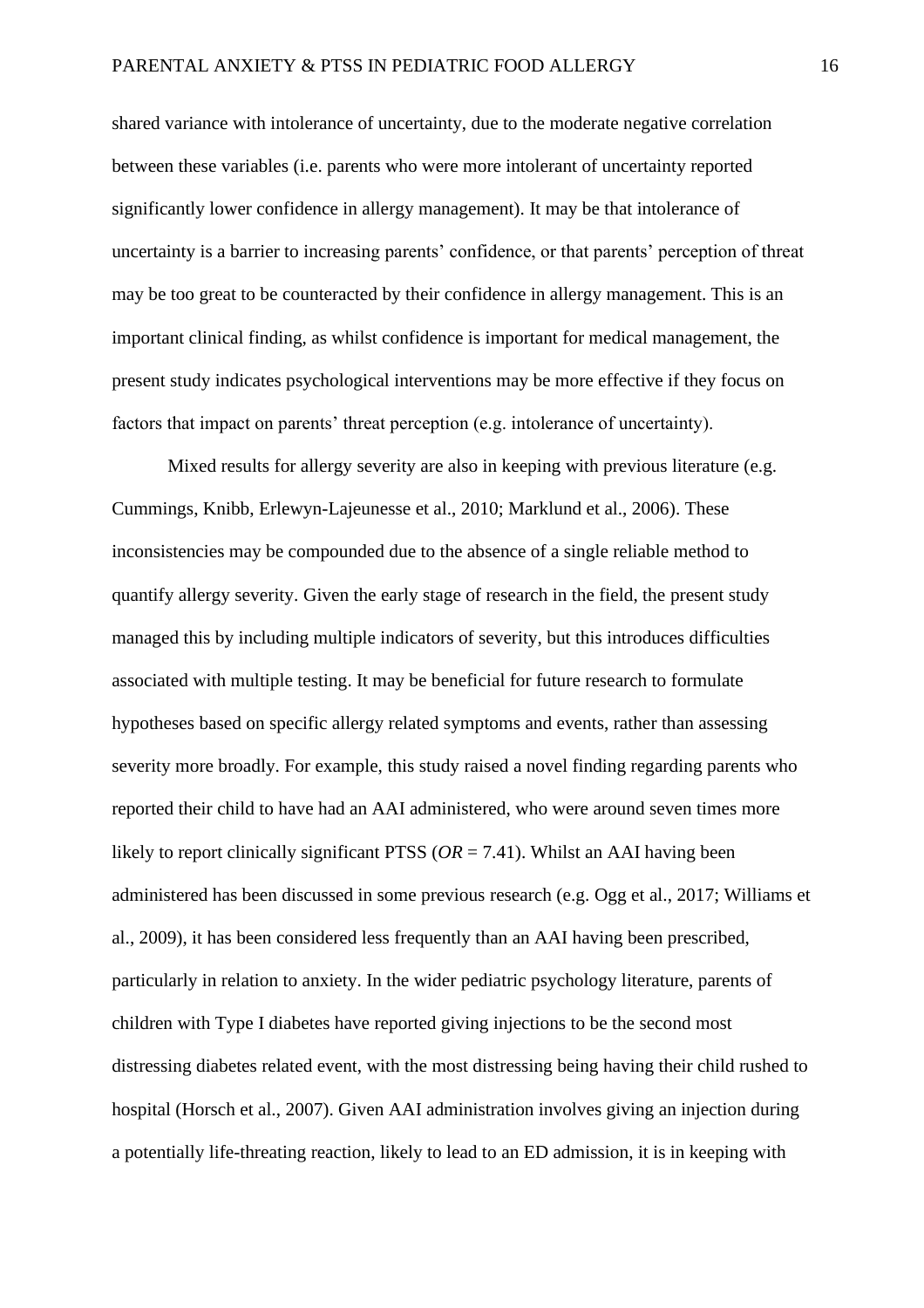this research that parents may find this particularly distressing. It may therefore be helpful for future research to further assess the relationship between AAI administration and parental psychological outcomes, as if this finding is supported it may be beneficial to introduce targeted brief psychological assessments for parents whose children have had an AAI administered. However, at this stage caution is needed due to the limitations of the current study.

One of the main limitations of the study is the use of a self-selected sample, with primarily online recruitment; while this is a practical method to conduct preliminary research, it does introduce a risk of bias to the sample which impacts on the generalizability of the results. It could be helpful in the future for a large clinic base study to be conducted, which would be better placed to monitor the representativeness of the sample, and could also allow the prevalene of psychological distress in this population to be assessed. Additionally, the use of a cross-sectional design meant it was not possible to establish causality between food allergy and psychological outcomes. Whilst PTSS was measured in relation to the most stressful food allergy event parents could recall, inferring a degree of causality, as the IES-R only considers symptoms over the past week it does not account for the potential of resolved PTSS. It would be beneficial for future research to take a longitudinal approach, better suited to considering the temporal relationship between food allergy events and psychological distress. A further limitation is that parents self reported their child's food allergy to be medically diagnosed. However, detailed information about food allergy diagnostic and symptom history was recorded in order to try to mitigate this. Furthermore, there was an imbalance in the gender split of participants. While inclusion criteria were any adult with the main caring responsibility for a child with food allergy, only three fathers participated. In the future, a paired design may be helpful allowing both parents to report.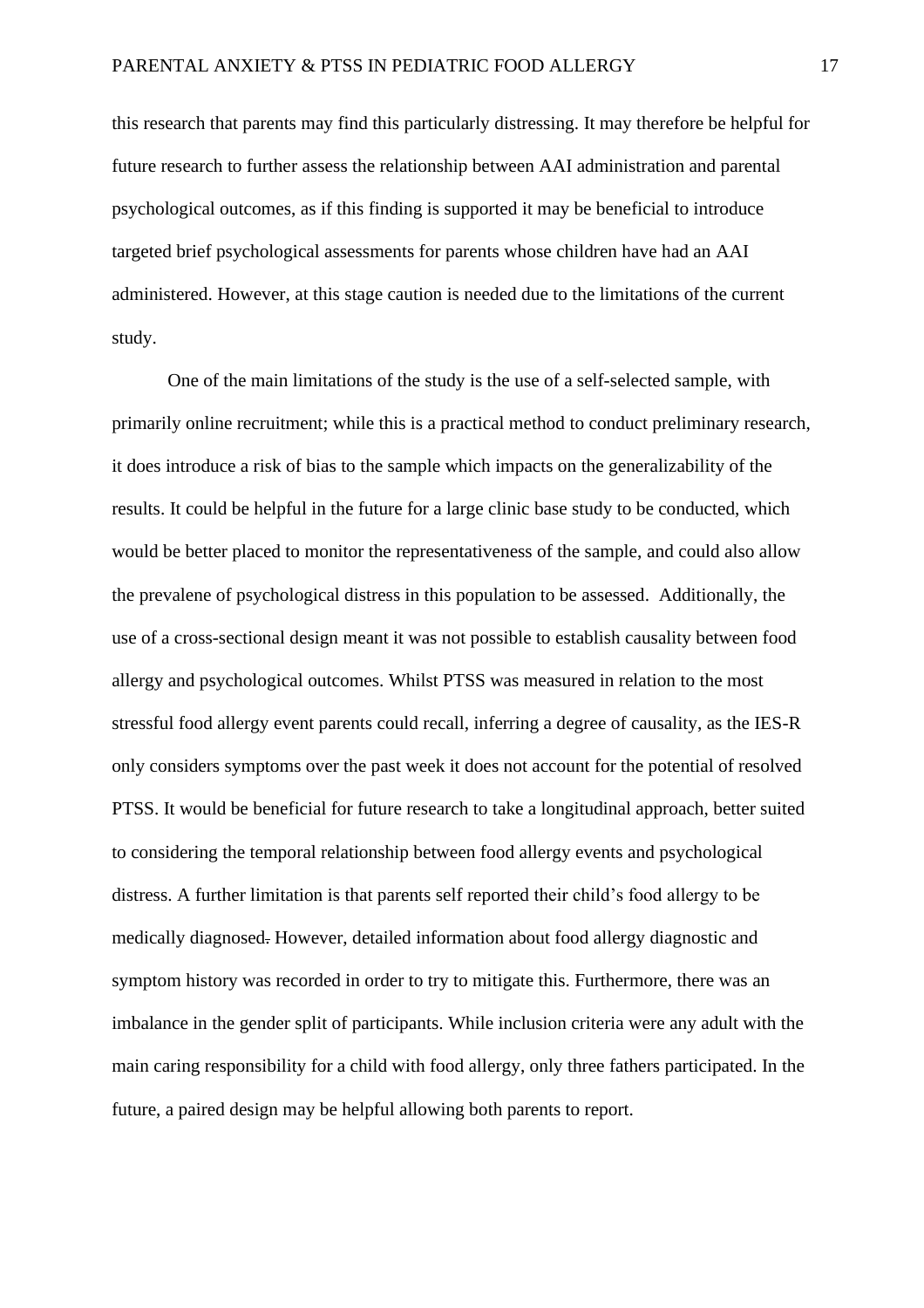Finally, while the regression models in this study were significant, a large proportion of variance in psychological outcomes remained unexplained. Whilst this is to be expected, given the positive findings for intolerance of uncertainty, it may be beneficial for future research to examine additional parental factors that may influence threat perception (e.g. perceived life threat associated with allergy, Price et al., 2016; or attitudes towards risk). A better understanding of these factors could help lead to the development of a psychological model for the impact of food allergy, which in turn could guide treatment.

Despite its limitations, this study addresses a significant gap in the literature through assessing PTSS in parents of children with food allergies, a need highlighted in a 2003 review (Kelsay, 2003) that had remained unaddressed. It is important for clinicians to be aware that allergic reactions are potentially traumatic events for parents. As suggested in other pediatric health conditions (e.g. Price et al., 2016), it is important to normalize emotional responses to allergic reactions, while also assessing for signs that a parent may be experiencing or at risk of PTSS to allow appropriate intervention to be offered.

The study also provides useful information for the development of models and psychological treatments for parents of children with food allergy, through highlighting a strong relationship between intolerance of uncertainty and psychological distress. This is a positive finding as there are pre-existing therapies that target intolerance of uncertainty (e.g. Dugas & Ladouceur, 2000), and it may be helpful for future research to investigate the effectiveness of these interventions in this population.

Overall, the study highlights the importance of greater awareness of parents' mental health in pediatric food allergy, and offers direction for future research in this comparatively new field.

**Funding:** No grants were sought for this study, which was conducted as part of the first author's doctoral thesis. A budget of £300 was provided by the University of East Anglia.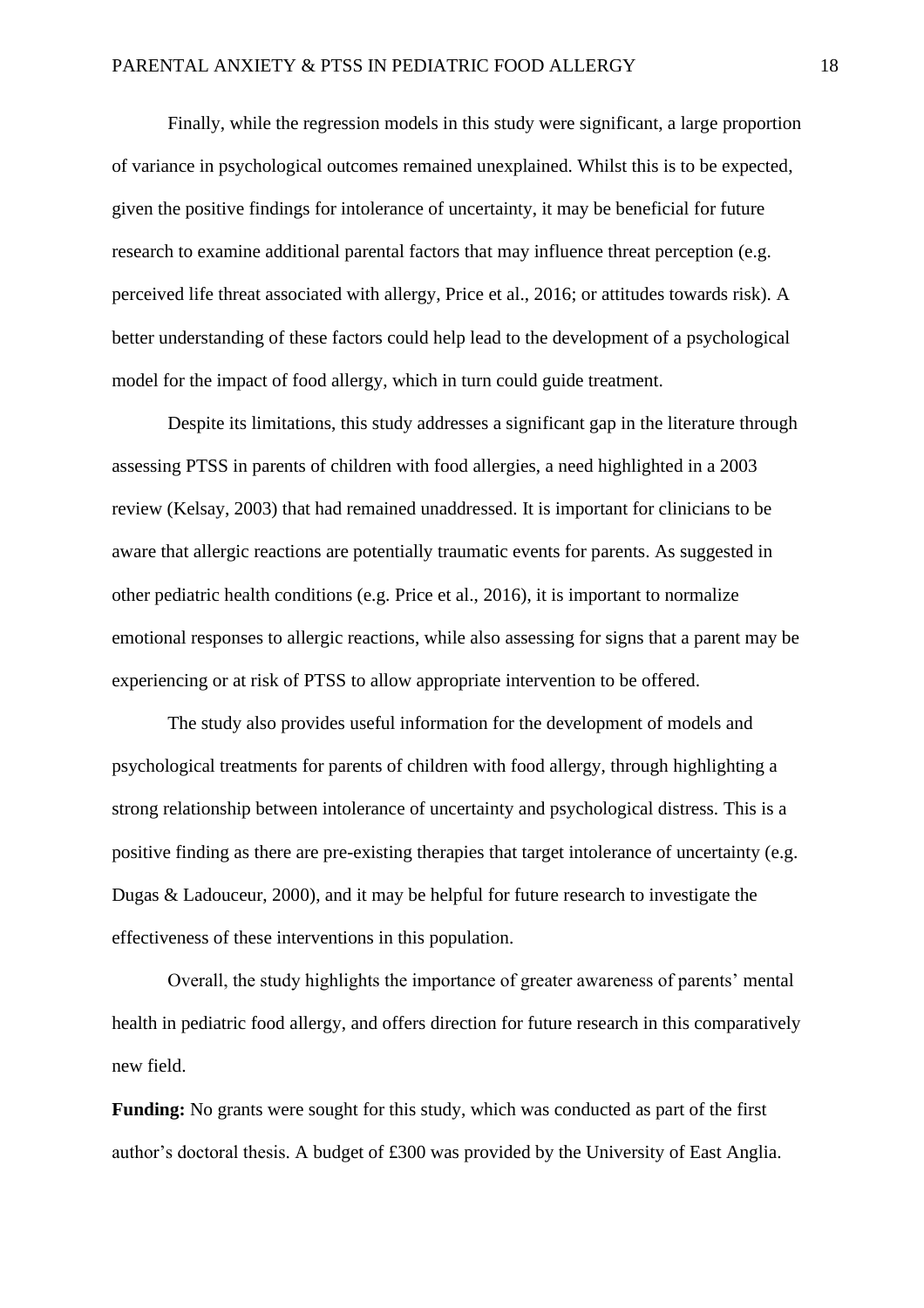#### **References**

- Akeson, N., Worth, A., & Sheikh, A. (2007). The psychosocial impact of anaphylaxis on young people and their parents. *Clinical and Experimental Allergy*, *37*(8), 1213–1220. https://doi.org/10.1111/j.1365-2222.2007.02758.x
- Asukai, N., Kato, H., Kawamura, N., Kim, Y., Yamamoto, K., Kishimoto, J., Miyake, Y., & Nishizono-Maher, A. (2002). Reliability and validity of the Japanese-language version of the impact of event scale-revised (IES-R-J): Four studies of different traumatic events. *The Journal of Nervous and Mental Disease*, *190*(3), 175–82. https://doi.org/10.1097/00005053-200203000-00006
- Behar, E., Alcaine, O., Zuellig, A. R., & Borkovec, T. D. (2003). Screening for generalized anxiety disorder using the Penn State Worry Questionnaire: a receiver operating characteristic analysis. *Journal of Behavior Therapy and Experimental Psychiatry*, *34*(1), 25–43. https://doi.org/10.1016/s0005-7916(03)00004-1
- Boyce, J.A., Assa'ad, A., Burks, A. W., Jones, S. M., Sampson, H. A., Wood, R. A., Plaut, M., Cooper, S. F., & Fenton, M. J. (2010). Guidelines for the diagnosis and management of food allergy in the United States. *Journal of Allergy & Clinical immunology, 126,* S1- 58. https://doi.org/10.1016/j.jaci.2010.10.007
- British Society for Allergy and Clinical Immunology (2013, October). *Allergy Action Plan.*  https://www.bsaci.org/about/download-paediatric-allergy-action-plans
- Brown, T. A., Antony, M. M., & Barlow, D. H. (1992). Psychometric properties of the Penn State Worry Questionnaire in a clinical anxiety disorders sample. *Behaviour Research and Therapy*, *30*(1), 33–7.
- Carleton, R.N., Norton, M.A., & Asmundson, G.J.G. (2007). Fearing the unknown: A short version of the intolerance of uncertainty scale. *Journal of Anxiety Disorders, 21,* 105- 117. https://doi.org/10.1016/j.janxdis.2006.03.014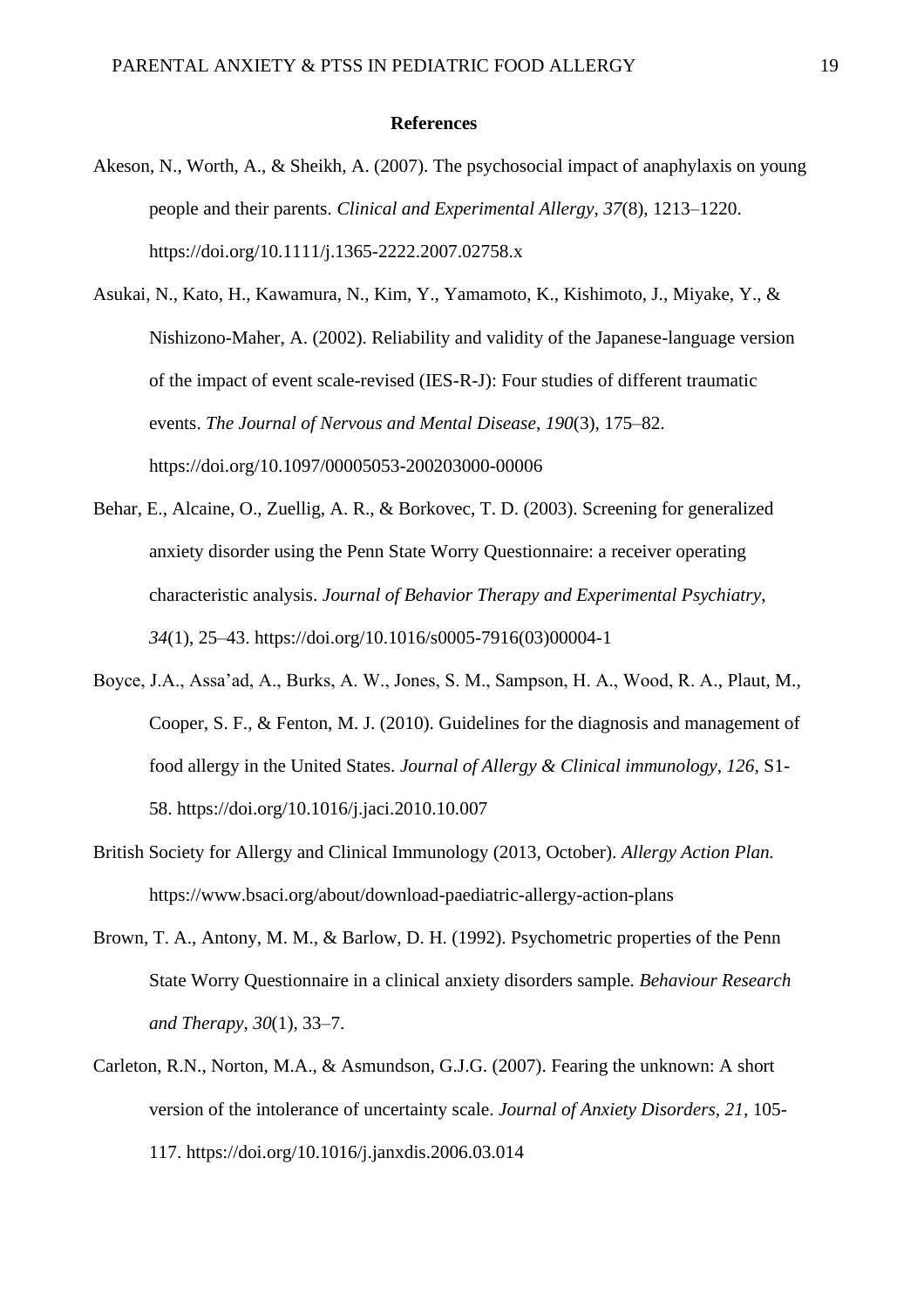- Chelminski, I., & Zimmerman, M. (2003). Pathological worry in depressed and anxious patients. *Journal of Anxiety Disorders*, *17*(5), 533–46.
- Clark, D. A., & Beck, A. T. (2010). *Cognitive therapy of anxiety disorders: Science and practice*. New York: Guilford Press.
- Creamer, M., Bell, R., & Failla, S. (2003). Psychometric properties of the Impact of Event Scale—Revised. *Behaviour Research and Therapy*, *41*(12), 1489–1496. https://doi.org/10.1016/j.brat.2003.07.010
- Cummings, A.J., Knibb, R.C., Erlewyn-Lajeunesse, M., King, R.M., Roberts, G., & Lucas, J.S.A. (2010). Management of nut allergy influences quality of life and anxiety in children and their mothers. *Pediatric Allergy & Immunology, 21,* 586-594. https://doi.org/10.1111/j.1399-3038.2009.00975.x
- Cummings, A. J., Knibb, R. C., King, R. M., & Lucas, J. S. (2010). The psychosocial impact of food allergy and food hypersensitivity in children, adolescents and their families: A review. *Allergy*, *65*(8), 933–945. https://doi.org/10.1111/j.1398-9995.2010.02342.x
- Dugas, M. J., Gosselin, P., & Ladouceur, R. (2001). Intolerance of uncertainty and worry: Investigating specificity in a nonclinical sample. *Cognitive Therapy and Research*, *25*(5), 551–558. https://doi.org/10.1023/A:1005553414688
- Dugas, M. J., & Ladouceur, R. (2000). Treatment of GAD: Targeting intolerance of uncertainty in two types of worry. *Behavior Modification*, *24*(5), 635–657. https://doi.org/10.1177/0145445500245002
- Henry, J. D., & Crawford, J. R. (2005). The short-form version of the Depression anxiety stress scales (DASS-21): Construct validity and normative data in a large non-clinical sample. *British Journal of Clinical Psychology*, *44*(2), 227–239. https://doi.org/10.1348/014466505X29657

Holm, S. (1979). A simple sequentially rejective multiple test procedure. *Scandinavian Journal*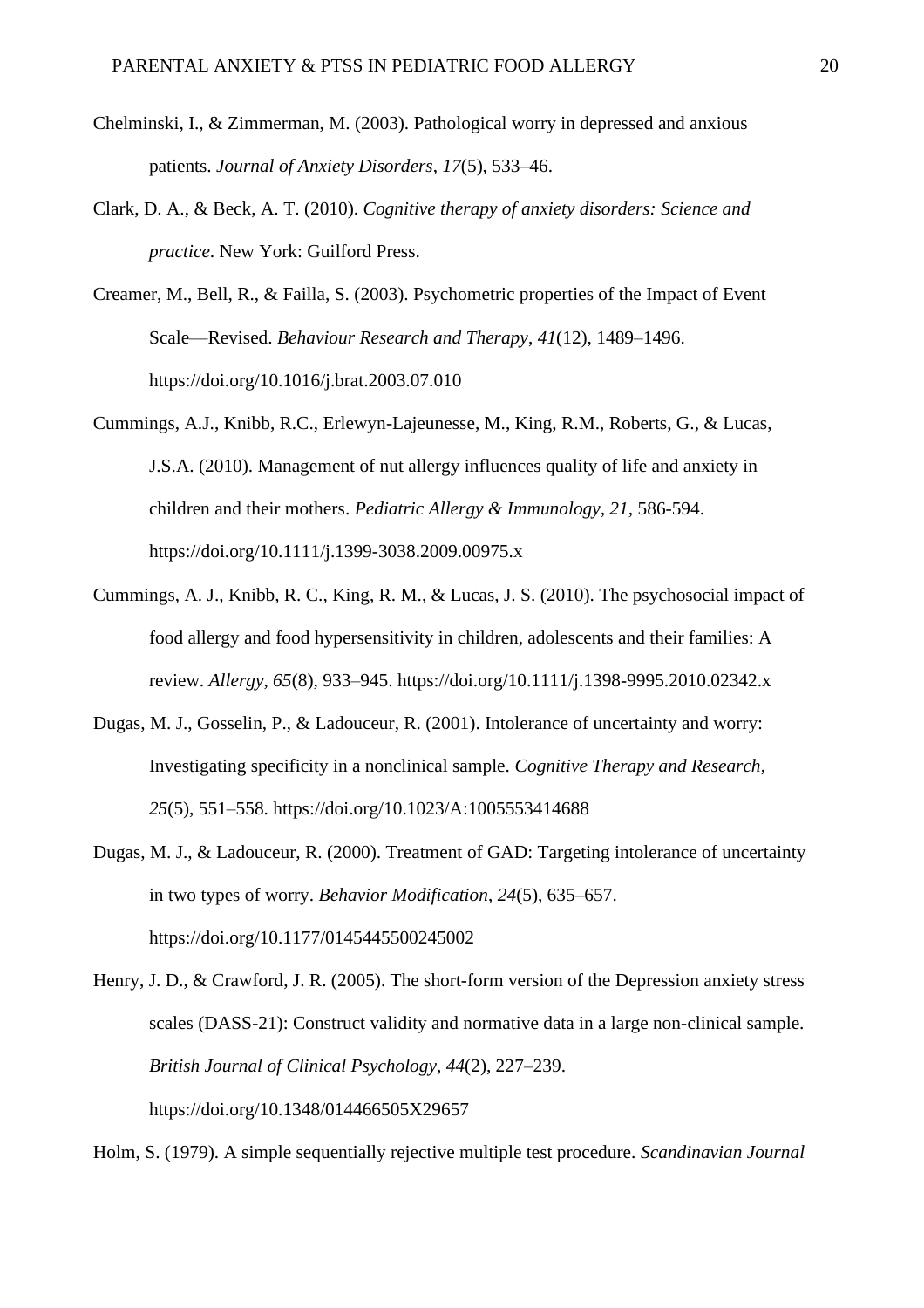*of Statistics, 6,* 65-70.

- Horsch, A., Mcmanus, F., & Edge, J. (2007). Anxiety, depressive, and posttraumatic stress symptoms in mothers of children with Type 1 diabetes. *Journal of Traumatic Stress, 20*(5), 881–891. https://doi.org/10.1002/jts.20247
- Kean, E. M., Kelsay, K., Wamboldt, F., & Wamboldt, M. Z. (2006). Posttraumatic stress in adolescents with asthma and their parents. *Journal of the American Academy of Child and Adolescent Psychiatry*, *45*(1), 78–86. https://doi.org/10.1097/01.chi.0000186400.67346.02
- Kelsay, K. (2003). Psychological aspects of food allergy. *Current Allergy and Asthma Reports*, *3*(1), 41–46. https://doi.org/10.1007/s11882-003-0011-z
- Khawaja, N. G., & Yu, L., N. H. (2010). A comparison of the 27-item and 12-item intolerance of uncertainty scales. *Clinical Psychologist, 14,* 97-106. https://doi.org/10.1080/13284207.2010.502542
- Knibb, R. C. (2015). Effectiveness of Cognitive Behaviour Therapy for Mothers of Children with Food Allergy: A Case Series. *Healthcare*, *3*(4), 1194–1211. https://doi.org/10.3390/healthcare3041194
- Knibb, R.C., Barnes, C., & Stalker, C. (2015). Parental confidence in managing food allergy: development and validation of the food allergy self-efficacy scale for parents (FASE-P). *Clinical & Experimental Allergy, 45,* 1681-1689. https://doi.org/10.1111/cea.12599
- Lau, G. Y., Patel, N., Umasunthar, T., Gore, C., Warner, J. O., Hanna, H., Phillips, K., Zaki, A.M., Hodes, M., & Boyle, R. J. (2014). Anxiety and stress in mothers of food-allergic children. *Pediatric Allergy and Immunology*, *25*(3). https://doi.org/10.1111/pai.12233
- Lovibond, S.H., & Lovibond, P.H. (1995). *Manual for the Depression Anxiety Stress Scales* (2nd ed.). Sydney: Psychology Foundation.

Luyt, D., Ball, H., Kirk, K., & Stiefel, G. (2016). Diagnosis and management of food allergy in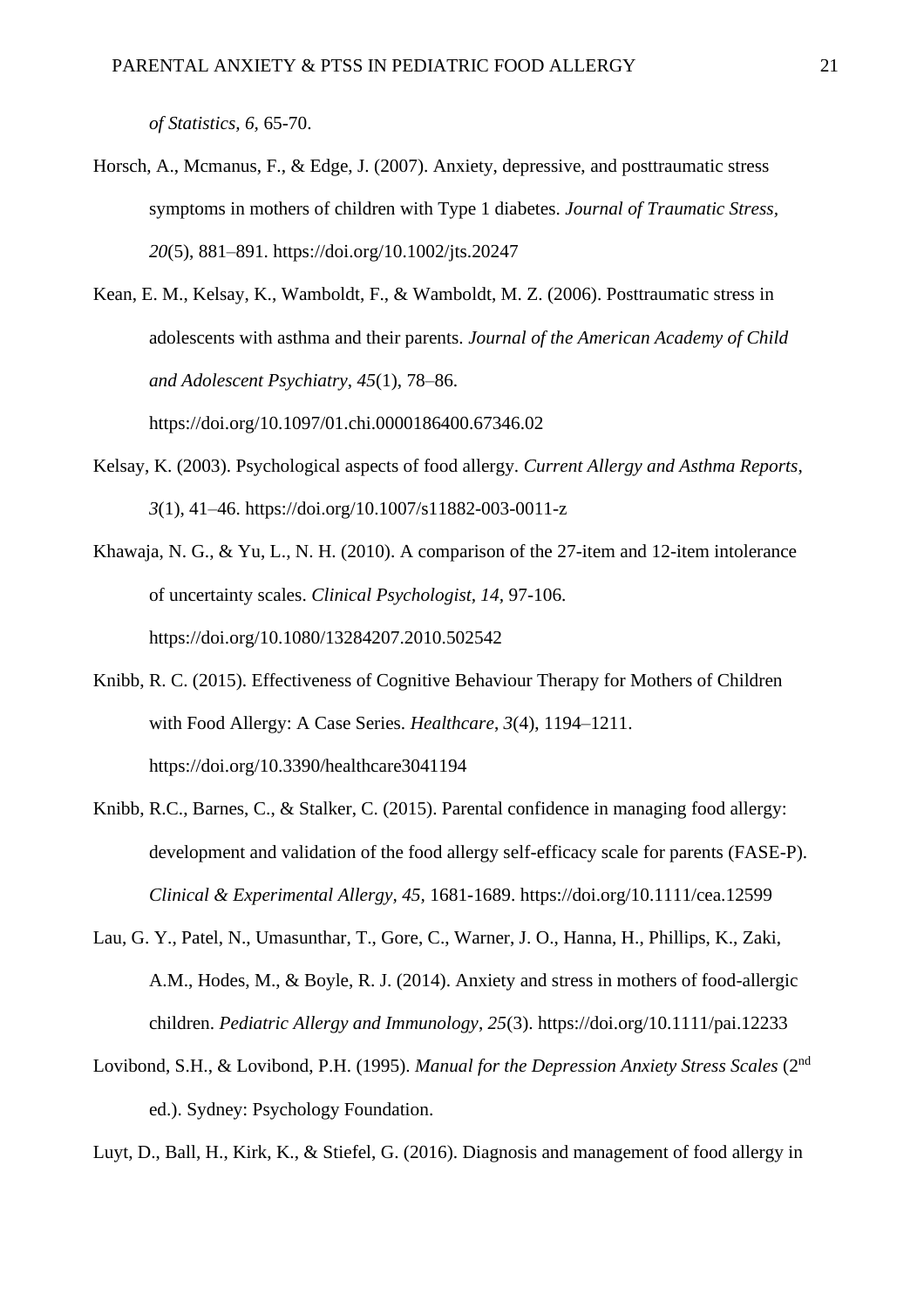children. *Paediatrics and Child Health, 26,* 287-291. https://doi.org/10.1016/j.jaci.2010.10.007

- Manikandan, S. (2010). Data transformation. *Journal of Pharmacology & Pharmacotherapeutics, 1*(2), 126-127. https://doi.org/ [10.4103/0976-500X.72373](https://dx.doi.org/10.4103%2F0976-500X.72373)
- Marklund, B., Ahlstedt, S., & Nordström, G. (2006). Health-related quality of life in food hypersensitive schoolchildren and their families: parents' perceptions. *Health and Quality of Life Outcomes*, *4*(1), 48. https://doi.org/10.1186/1477-7525-4-48
- Meyer, T. J., Miller, M. L., Metzger, R. L., & Borkovec, T. D. (1990). Development and validation of the Penn State Worry Questionnaire. *Behaviour Research and Therapy*, *28*(6), 487–95. https://doi.org/10.1016/0005-7967(90)90135-6
- Ogg, J., Wong, J., Wan, M. W., Davis, N., & Arkwright, P. D. (2017). Factors that determine parents' perception of their child's risk of life-threatening food-induced anaphylaxis. *Allergy and Asthma Proceedings*, *38*(1), 44–53.

https://doi.org/10.2500/aap.2017.38.4002

Oglesby, M. E., Boffa, J. W., Short, N. A., Raines, A. M., & Schmidt, N. B. (2016). Intolerance of uncertainty as a predictor of post-traumatic stress symptoms following a traumatic event. *Journal of Anxiety Disorders, 41,* 82-87.

https://doi.org[/10.1016/j.janxdis.2016.01.005](https://doi.org/10.1016/j.janxdis.2016.01.005)

- Pinquart, M. (2019). Posttraumatic stress symptoms and disorder in parents of children and adolescents with chronic physical illnesses: A meta-analysis. *Journal of Traumatic Stress, 32*(1), 88-96). https://doi.org/10.1002/jts.22354
- Price, J., Kassam-adams, N., Alderfer, M. A., Christofferson, J., & Kazak, A. E. (2016). Systematic review: A reevaluation and update of the integrative (trajectory) model of pediatric medical traumatic stress. *Journal of Pediatric Psychology, 41*, 86–97. https://doi.org/10.1093/jpepsy/jsv074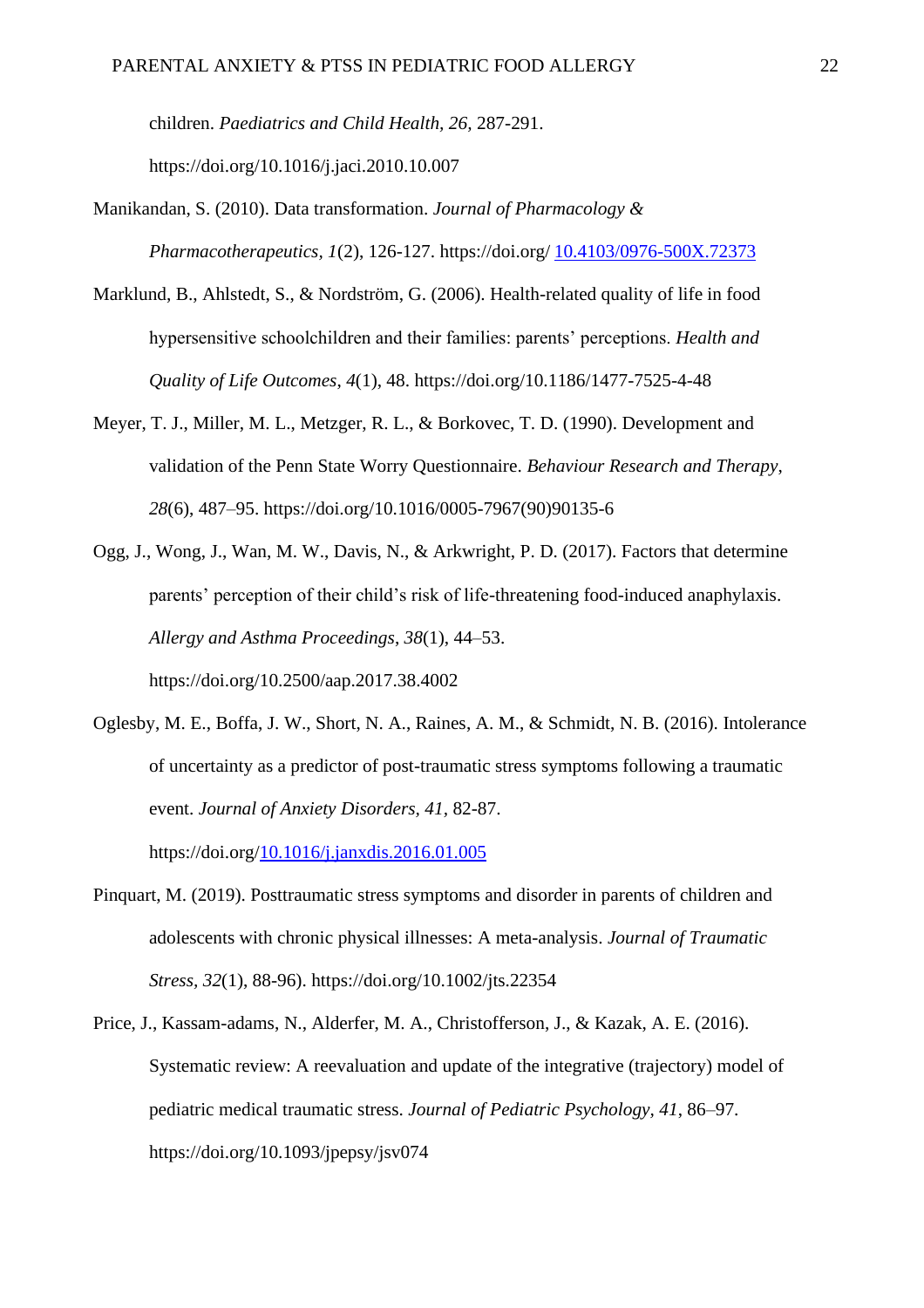- Quach, L. L., & John, R. M. (2018). Psychosocial impact of growing up with food allergies. *Journal for Nurse Practitioners*, *14*(6), 477–483. https://doi.org/10.1016/j.nurpra.2018.03.017
- Roth, P.L., Switzer, F.S., & Switzer, D.M. (1999). Missing data in multiple item scales: A Monte Carlo analysis of missing data. *Organizational Research Methods, 2,* 211-232.
- Rouf, K., White, L., & Evans, K. (2012). A qualitative investigation into the maternal experience of having a young child with severe food allergy. *Clinical Child Psychology and Psychiatry*, *17*(1), 49–64. https://doi.org/10.1177/1359104511415636
- Sanagavarapu, P., Wainstein, B., Children, S., & Katelaris, C. (2016). Transition to school anxiety for mothers of children with food allergy: Implications for educators. *Australasian Journal of Early Childhood, 41*(4), 115-122.
- Shapiro, M. O., Short, N. A., Morabito, D., Schmidt, N. B. (2020). Prospective associations between intolerance of uncertainty and psychopathology. *Personality and Individual Differences, 166*(1), 110210. https://doi.org[/10.1016/j.paid.2020.110210](https://doi.org/10.1016/j.paid.2020.110210)
- Szulczewski, L., Mullins, L. L., Bidwell, S. L., Eddington, A. R., & Pai, A. L. H. (2017). Metaanalysis: Caregiver and youth uncertainty in pediatric chronic illness. *Journal of Pediatric Psychology, 42*(4)*,* 395-421. https://doi.org[/10.1093/jpepsy/jsw097](https://dx.doi.org/10.1093%2Fjpepsy%2Fjsw097)
- Weiss, D.S., & Marmar, C.R. (1997). The Impact of Event Scale-Revised. In J.P. Wilson & T.M. Keane (Eds.), *Assessing Psychological Trauma and PTSD* (pp.399-411). New York: Guilford.
- Weiss, D., & Marsac, M. L. (2016). Coping and posttraumatic stress symptoms in children with food allergies. *Annals of Allergy, Asthma & Immunology, 17*(5), 561-562. https://doi.org/10.1016/j.anai.2016.08.022
- Williams, N. A., Parra, G. R., & Elkin, T. D. (2009). Subjective distress and emotional resources in parents of children with food allergy. *Children's Health Care*, *38*(3), 213–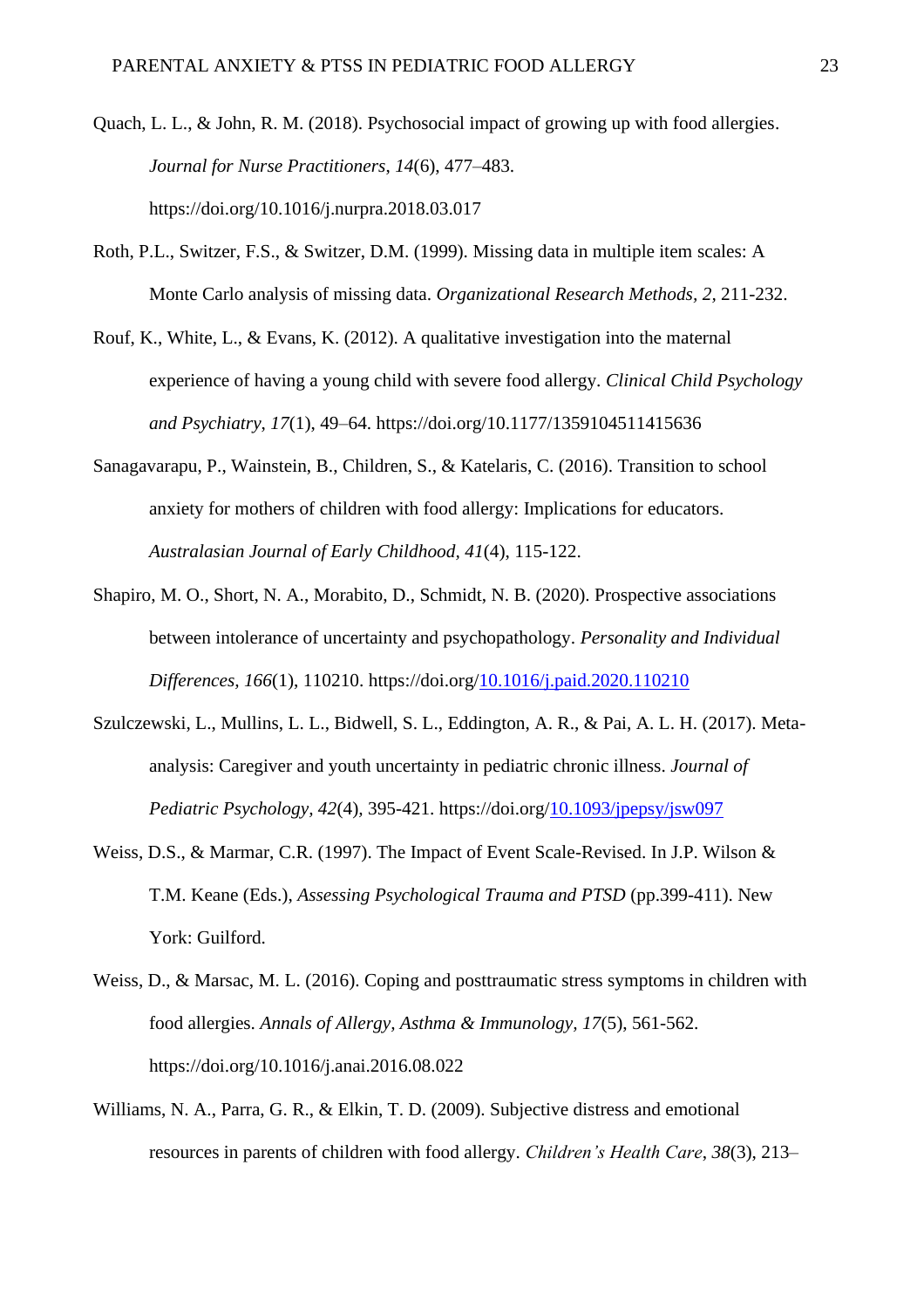227. https://doi.org/10.1080/02739610903038792

World Health Organization. (2019). *International statistical classification of diseases and related health problems* (11th ed.). <https://icd.who.int/>

Zigmond, A. S., & Snaith, R. P. (1983). The hospital anxiety and depression scale. *Acta Psychiatrica Scandinavica*, *67*(6), 361–70. https://doi.org/10.1111/j.1600- 0447.1983.tb09716.x.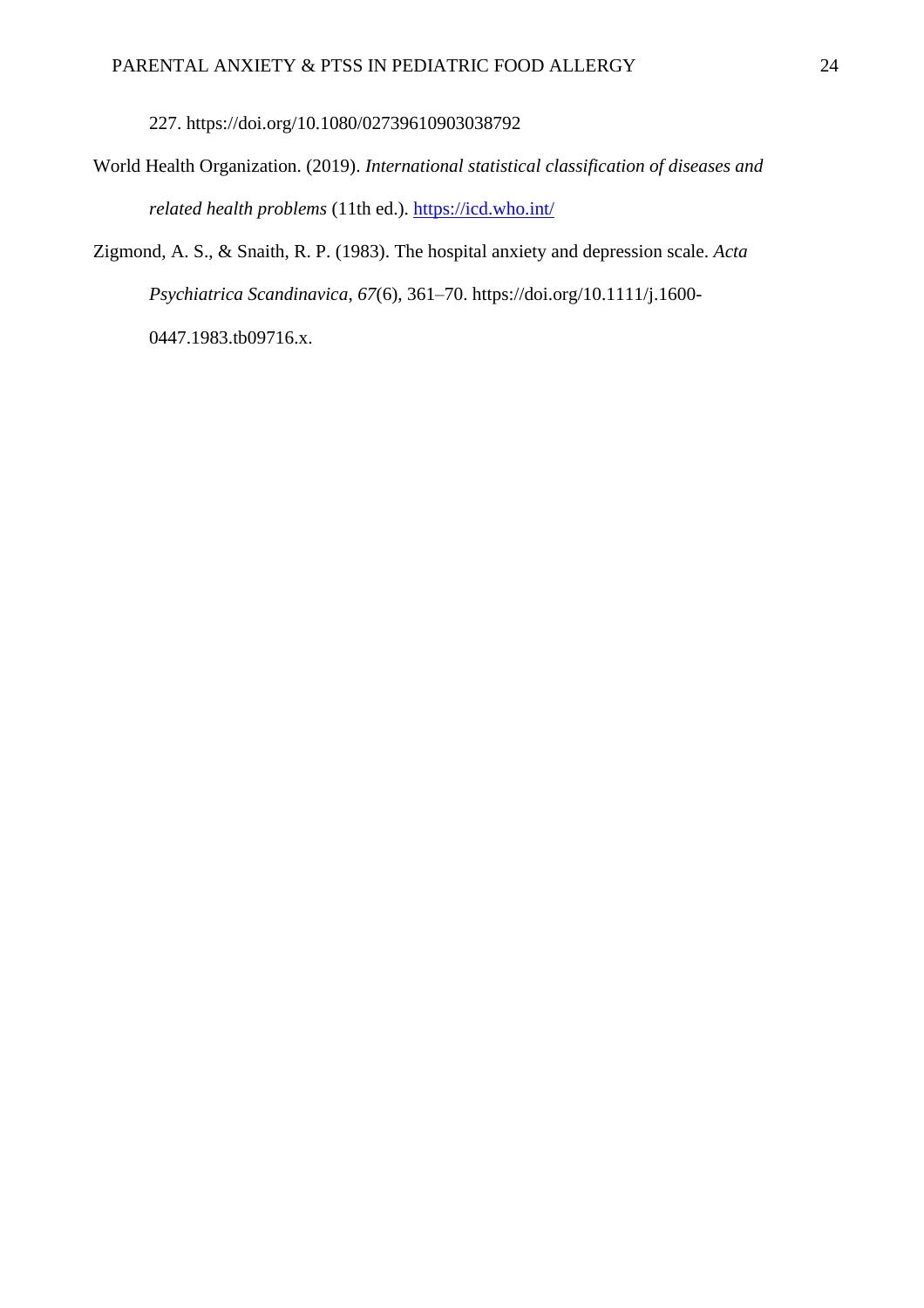## **Table 1**

*Differences in Worry, Anxiety, and Post-Traumatic Stress Symptoms in Parents Whose Children do and do not Have Indicators of More* 

### *Severe Food Allergies*

|                                                                                                                                                   | <b>PSWQ</b> |            |           |                |           | DASS-21 Anxiety |                |            |           |     |           | <b>IES-R</b>            |                |            |                     |      |                |                 |                |
|---------------------------------------------------------------------------------------------------------------------------------------------------|-------------|------------|-----------|----------------|-----------|-----------------|----------------|------------|-----------|-----|-----------|-------------------------|----------------|------------|---------------------|------|----------------|-----------------|----------------|
| Severity indicator:                                                                                                                               |             | <b>YES</b> |           | NO             |           |                 |                | <b>YES</b> |           | NO  |           |                         |                | <b>YES</b> |                     | NO   |                |                 |                |
|                                                                                                                                                   | n/N         | M          | <b>SD</b> | M              | <b>SD</b> | $p^{\rm a}$     | $\overline{d}$ | M          | <b>SD</b> | M   | <b>SD</b> | $p^{\rm b}$             | $\overline{d}$ | M          | <b>SD</b>           | M    | <b>SD</b>      | $p^{\rm b}$     | $\overline{d}$ |
| <b>AAI</b> Prescribed                                                                                                                             | 78/104      |            | 57.9 11.3 | 53.4           |           | 16.0 0.191      | 0.36           | 9.4        | 9.6       | 9.9 | 9.5       | 0.751                   | $-0.05$        | 23.5       | 21.1                | 19.2 | 18.2           | $0.545$ 0.21    |                |
| <b>AAI</b> Given                                                                                                                                  | 21/105      |            |           | 61.8 11.9 55.5 |           | 12.6 $.042*$    | 0.50           | 11.7       |           |     |           | 10.0 8.9 9.4 0.134      | 0.29           | 36.3       |                     |      | 19.2 18.7 19.2 | $< 0.001*$ 0.92 |                |
| Anaphylaxis                                                                                                                                       |             |            |           |                |           |                 |                |            |           |     |           |                         |                |            |                     |      |                |                 |                |
| <b>History</b>                                                                                                                                    | 60/105      |            |           | 57.5 11.7 55.7 |           | 13.8 0.467      | 0.14           | 10.5       |           |     |           | 10.3 8.1 8.2 0.315      | 0.25           | 24.0       |                     |      | 20.9 20.1 19.6 | 0.476 0.19      |                |
| A&E Attended                                                                                                                                      | 57/104      |            |           | 57.0 12.5 56.7 |           | 13.0 0.923      | 0.02           |            |           |     |           | 10.8 10.1 8.1 8.7 0.189 | 0.29           | 27.3       |                     |      | 21.7 16.8 17.1 | $.022*$ 0.54    |                |
| Anaphylaxis                                                                                                                                       |             |            |           |                |           |                 |                |            |           |     |           |                         |                |            |                     |      |                |                 |                |
| Symptoms                                                                                                                                          | 45/105      |            |           | 59.8 11.4 54.5 |           | $13.1 \t .031*$ | 0.43           | 12.3       |           |     |           | $10.9$ 7.4 7.8 $.020*$  | 0.53           |            | 29.4 23.4 17.1 16.1 |      |                | $.016*$ 0.63    |                |
| <i>Note</i> . PSWQ = Penn State Worry Questionnaire; DASS-21 = Depression Anxiety Stress Scales 21; IES-R = Impact of Events Scale Revised;       |             |            |           |                |           |                 |                |            |           |     |           |                         |                |            |                     |      |                |                 |                |
| AAI prescribed = At least one child with an adrenaline auto-injector prescribed for food allergy; AAI Given = AAI administered at least once      |             |            |           |                |           |                 |                |            |           |     |           |                         |                |            |                     |      |                |                 |                |
| during an allergic reaction; Anaphylaxis History = At least one previous parent-reported anaphylactic reaction to food; $A&E$ attended = Accident |             |            |           |                |           |                 |                |            |           |     |           |                         |                |            |                     |      |                |                 |                |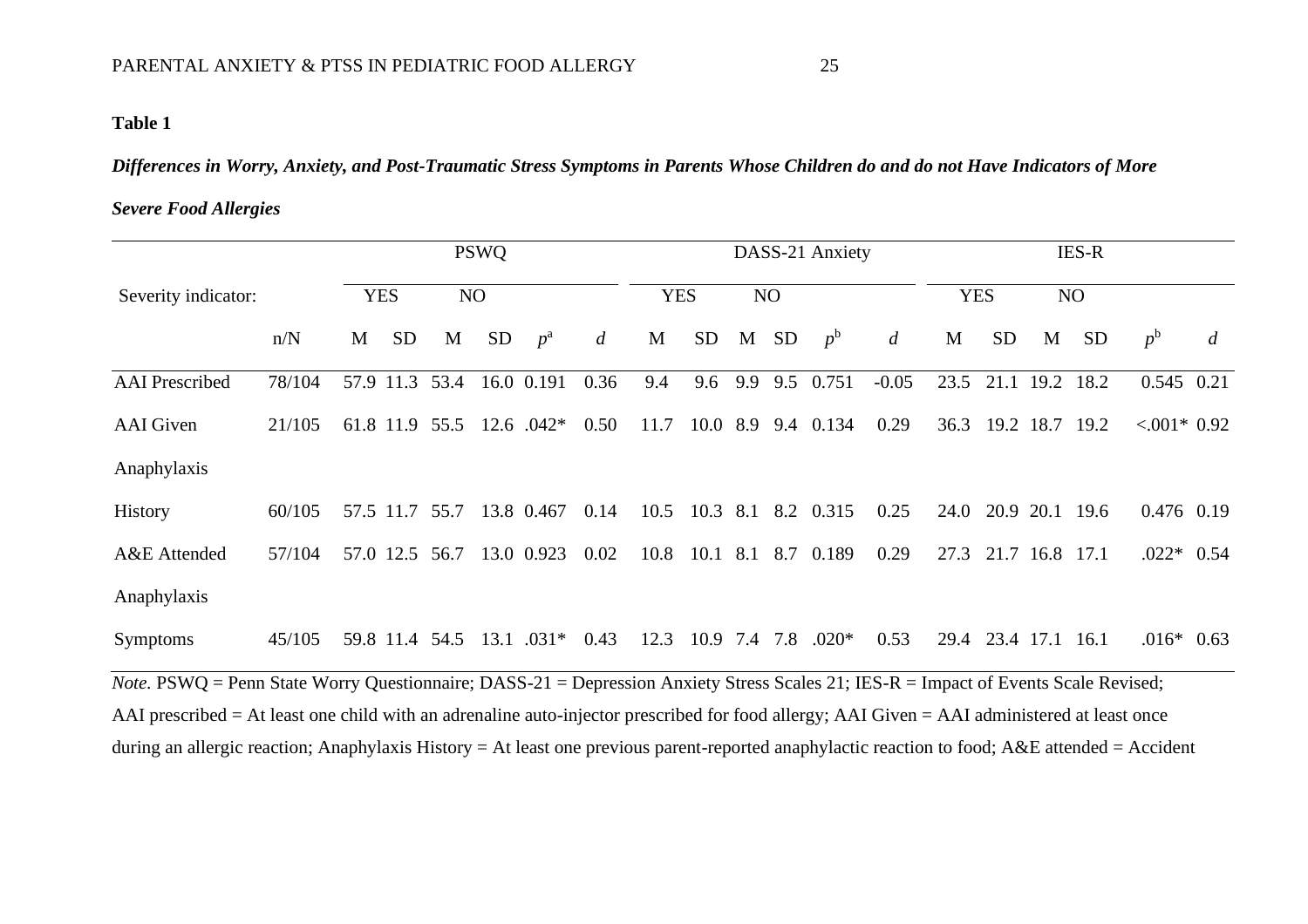### PARENTAL ANXIETY & PTSS IN PEDIATRIC FOOD ALLERGY 26

and Emergency attended at least once due to food allergy; Anaphylaxis Symptoms = Parent reports having at least one child who has experienced at least three symptoms indicative of anaphylaxis during allergic reactions.

<sup>a</sup>independent samples t-test bMann-Whitney U test

\**p*<.05 \*\**p*<.01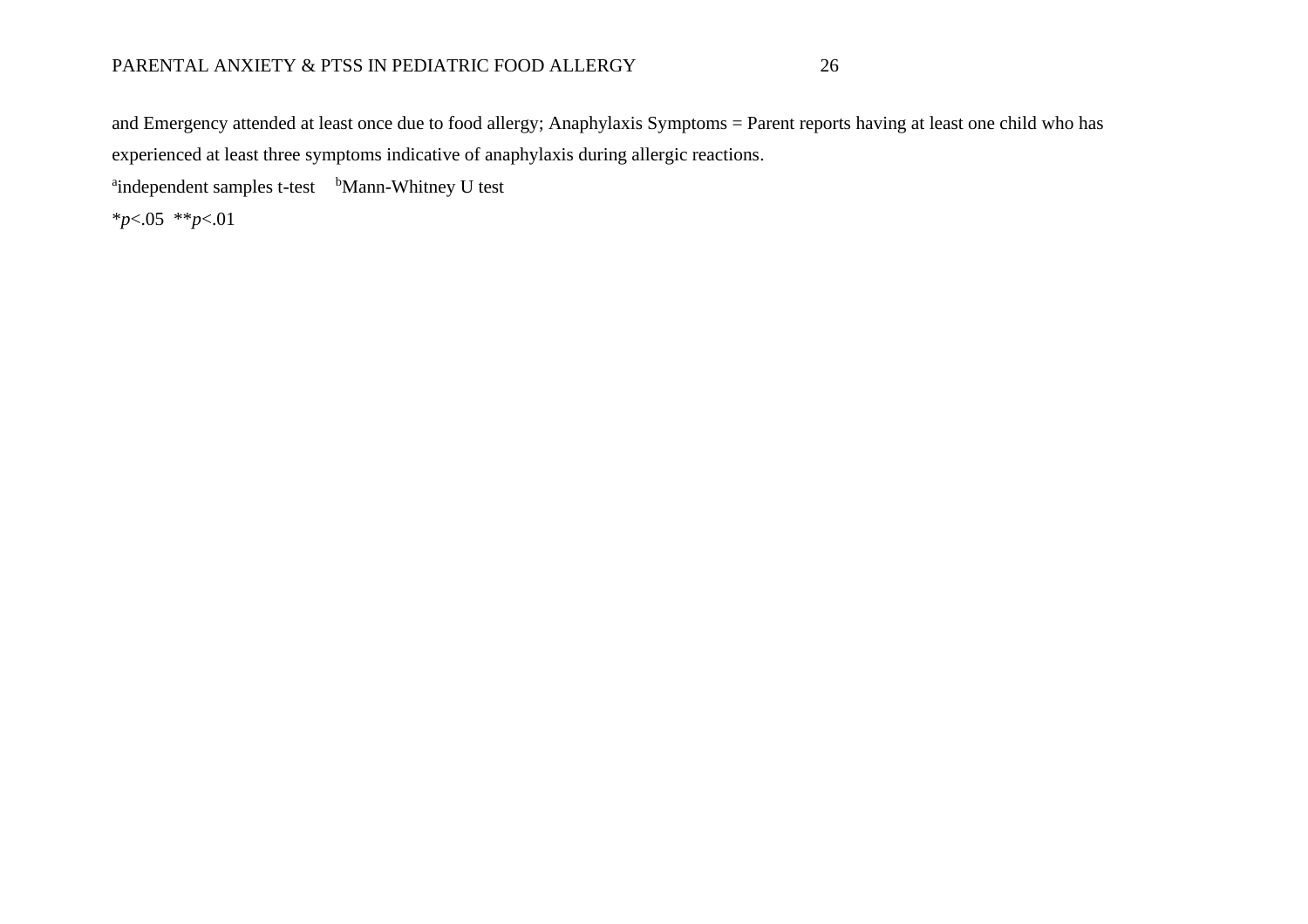#### Table 2

*Correlations Between Intolerance of Uncertainty, Food Allergy Self-Efficacy, Worry,* 

|                               |                   | $\overline{2}$ | 3       | $\overline{4}$ | 5 |
|-------------------------------|-------------------|----------------|---------|----------------|---|
| 1. Intolerance of Uncertainty |                   |                |         |                |   |
| $(IUS-S)$                     |                   |                |         |                |   |
| 2. Food Allergy Self-Efficacy | $-.42***^{\circ}$ |                |         |                |   |
| (FASE-P)                      |                   |                |         |                |   |
| 3. Worry (PSWQ)               | $.66***^{\alpha}$ | $-.22**a$      |         |                |   |
| 4. Anxiety (DASS-21)          | $.45**$           | $-.24*$        | $.51**$ |                |   |
| $5.$ PTSS (IES-R)             | $.47**$           | $-.33**$       | $.37**$ | $.58**$        |   |

*Anxiety, and Post-Traumatic Stress Symptoms*

*Note.* **IUS-S** = Intolerance of Uncertainty Scale – Short Form; FASE-P = Food Allergy Self-Efficacy Scale for Parents;  $PSWQ =$  Penn State Worry Questionnaire; DASS-21 = Depression Anxiety Stress Scales 21; IES-R = Impact of Events Scale Revised. *<sup>a</sup>*Pearson's correlation coefficient, all other correlations using non-parametric Spearman's

rank correlation coefficient

\**p*<.05 \*\**p*<.01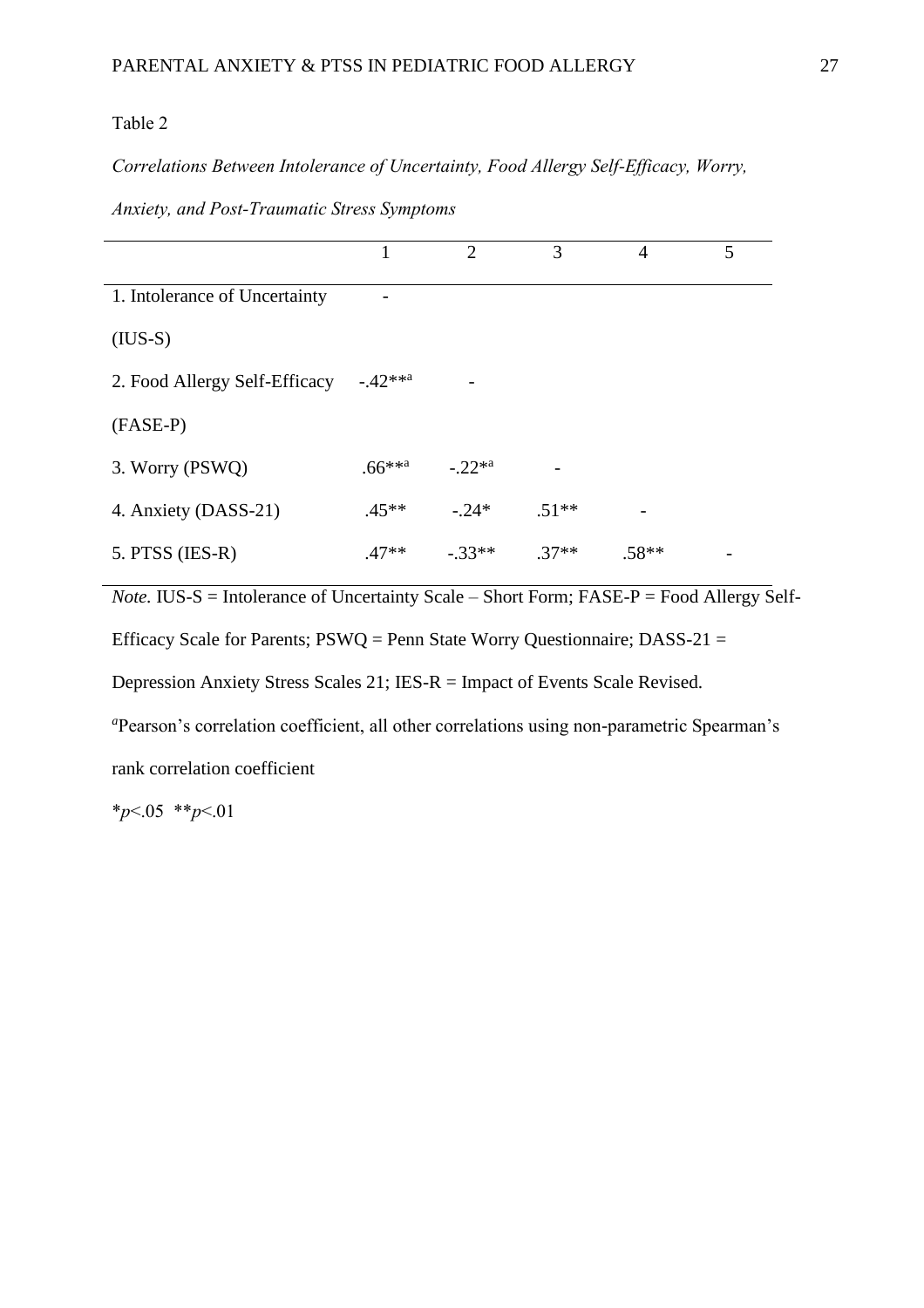## **Table 3**

## *Logistic Regression Model of PTSS in Parents of Children with Food Allergies*

| Predictor     | β      | $SE \beta$ | $\boldsymbol{p}$ | OR $(e^{\beta})$ [95% |  |  |  |
|---------------|--------|------------|------------------|-----------------------|--|--|--|
|               |        |            |                  | confidence intervals] |  |  |  |
| Step 1        |        |            |                  |                       |  |  |  |
| AAI given     | 1.84   | .56        | $.001**$         | 6.29 [2.09, 18.93]    |  |  |  |
| Step 2        |        |            |                  |                       |  |  |  |
| AAI given     | 2.00   | .61        | $.001**$         | 7.41 [2.23, 24.70]    |  |  |  |
| IUS-S         | 0.07   | .03        | $.006**$         | $1.07$ [1.02, 1.13]   |  |  |  |
| <b>FASE-P</b> | $-.03$ | .02        | .089             | $0.97$ [0.94, 1.00]   |  |  |  |

*Note.* AAI Given = Adrenaline auto-injector administered at least once during an allergic reaction; IUS-S = Intolerance of Uncertainty Scale – Short Form; FASE-P = Food Allergy Self-Efficacy Scale for Parents.

\**p*<.05 \*\**p*<.01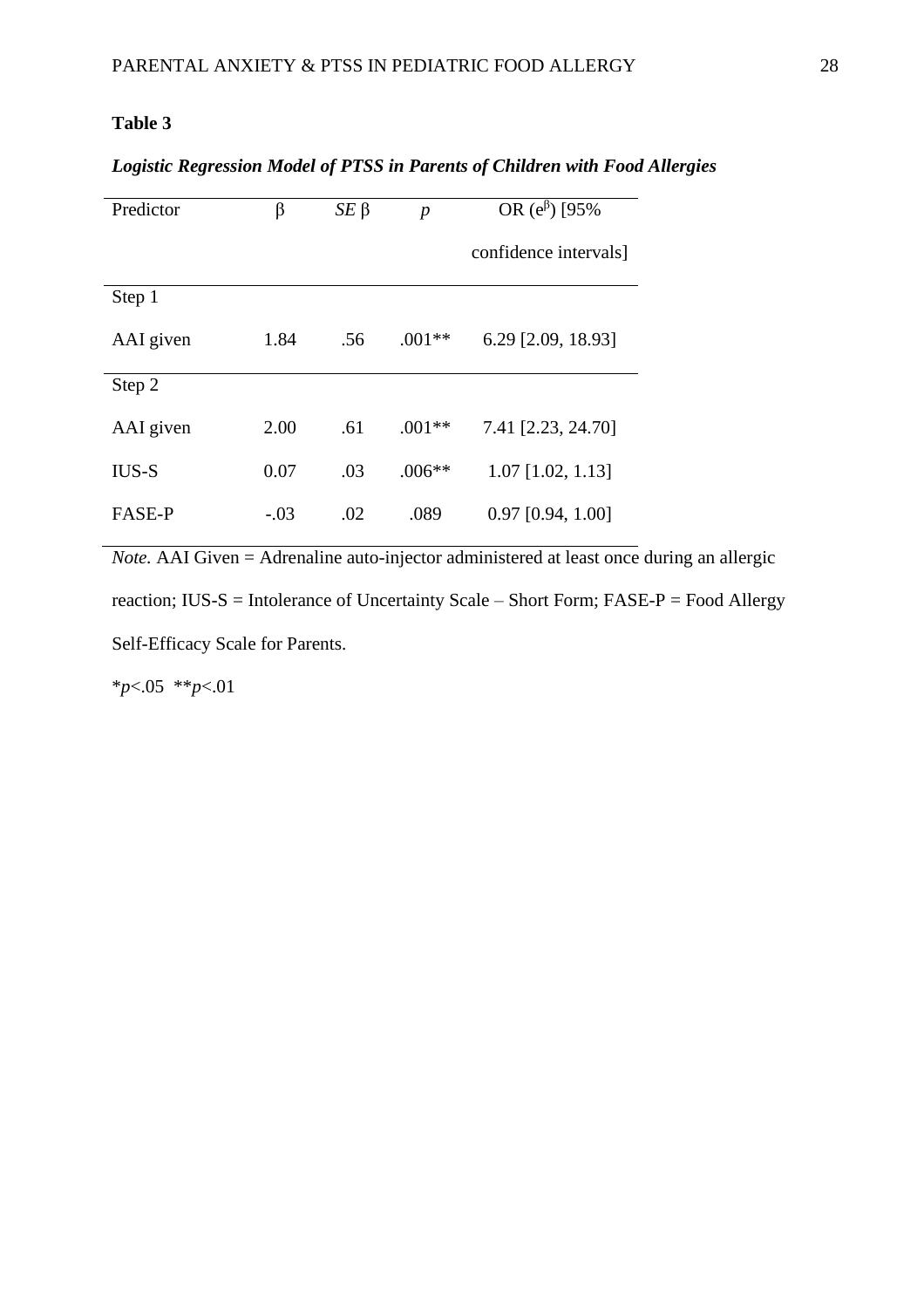## **Supplementary Material 1**

## **Table S1**

eyes

| Allergen                      | $\overline{N}$ |
|-------------------------------|----------------|
| Peanut                        | 69 (56.1%)     |
| Milk                          | 68 (55.3%)     |
| Egg                           | 63 (51.2%)     |
| <b>Tree Nut</b>               | 53 (43.1%)     |
| Soy                           | 28 (22.8%)     |
| Sesame                        | 24 (19.5%)     |
| Wheat                         | 21 (17.1%)     |
| Shellfish                     | $8(6.5\%)$     |
| Fish                          | $6(4.9\%)$     |
| Other                         | 42 (34.2%)     |
| Symptom                       | N              |
| Runny or congested nose       | 77 (62.6%)     |
| <b>Bloated</b> stomach        | 48 (39.0%)     |
| Abdominal pain                | 83 (67.5%)     |
| Diarrhoea                     | 62 (50.4%)     |
| Vomitting                     | 82 (66.7%)     |
| Hives or itchy skin rash      | 107 (87.0%)    |
| Itchy/tingling mouth          | 78 (63.4%)     |
| Persistent cough <sup>a</sup> | 52 (42.3%)     |
| Swollen lips, face, or        | 84 (68.3%)     |
|                               |                |

## *Child Food Allergy(s) and Symptoms Reported by Parents*